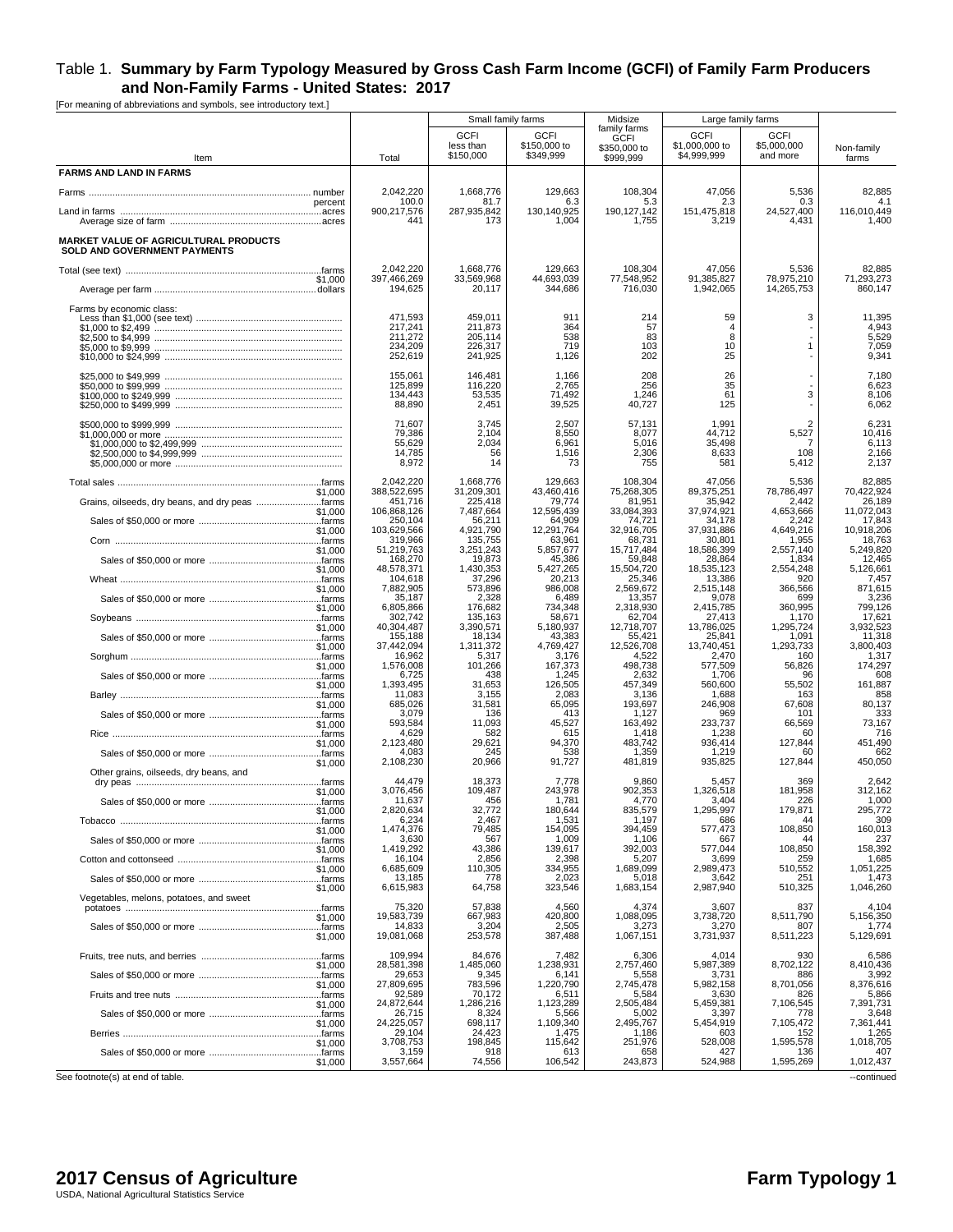|                                                                                            |                         | Small family farms                    |                                          | Midsize                                           | Large family farms                           |                                        |                               |
|--------------------------------------------------------------------------------------------|-------------------------|---------------------------------------|------------------------------------------|---------------------------------------------------|----------------------------------------------|----------------------------------------|-------------------------------|
| Item                                                                                       | Total                   | <b>GCFI</b><br>less than<br>\$150,000 | <b>GCFI</b><br>\$150,000 to<br>\$349,999 | family farms<br>GCFI<br>\$350,000 to<br>\$999.999 | <b>GCFI</b><br>\$1,000,000 to<br>\$4,999,999 | <b>GCFI</b><br>\$5,000,000<br>and more | Non-family<br>farms           |
| <b>MARKET VALUE OF AGRICULTURAL PRODUCTS</b><br><b>SOLD AND GOVERNMENT PAYMENTS - Con.</b> |                         |                                       |                                          |                                                   |                                              |                                        |                               |
| Total (see text) - Con.<br>Total sales - Con.                                              |                         |                                       |                                          |                                                   |                                              |                                        |                               |
| Nursery, greenhouse, floriculture, and                                                     | 46,970                  | 33,458                                | 4,095                                    | 3,174                                             | 2,034                                        | 507                                    | 3,702                         |
| \$1,000                                                                                    | 16,174,082<br>15,272    | 716,252<br>4,769                      | 673,544<br>3,306                         | 1,367,522<br>2,765                                | 3,449,113<br>1,946                           | 5,943,135<br>495                       | 4,024,516<br>1,991            |
| \$1,000<br>Cultivated Christmas trees and short rotation                                   | 15,801,949<br>10,559    | 392,574<br>9.414                      | 658,214<br>411                           | 1,360,484<br>242                                  | 3,447,622<br>121                             | 5,942,861<br>13                        | 4,000,193<br>358              |
| \$1,000                                                                                    | 386,149<br>1,158        | 100,318<br>554                        | 51,164<br>276                            | 51,563<br>139                                     | 83,202<br>87                                 | 56,499<br>12                           | 43,403<br>90                  |
| \$1,000                                                                                    | 325.013<br>10,087       | 45,299<br>8,976                       | 49,581<br>403                            | 49,886<br>239                                     | 82,564<br>117                                | (D)<br>13                              | (D)<br>339                    |
| \$1,000                                                                                    | 376,984<br>1,140        | 96,679<br>546                         | 50,148<br>272                            | (D)<br>138                                        | 80,672<br>84                                 | 56,499<br>12                           | $\frac{(D)}{88}$              |
| \$1,000                                                                                    | 319.158<br>515<br>9,164 | 44,737<br>476                         | 48,615<br>10                             | 49,486                                            | 80,064                                       | (D)                                    | $(D)$<br>$21$<br>$(D)$<br>$2$ |
| \$1,000                                                                                    | 18<br>5,832             | 3,640<br>8<br>555                     | 1,016<br>950                             | (D)<br>(D)                                        | 2,530<br>з<br>(D)                            |                                        | (D)                           |
| \$1,000                                                                                    | 513,608<br>13,793,221   | 424,428<br>2,940,870                  | 32,959<br>1,362,986                      | 27,010                                            | 10,867<br>3,444,694                          | 928<br>1,687,059                       | 17,416<br>1,836,448           |
| \$1,000                                                                                    | 37,807<br>10,705,292    | 8.141<br>611,323                      | 8,476                                    | 2,521,163<br>10,636                               | 6,258                                        | 712<br>1,683,428                       | 3,584<br>1,700,380            |
|                                                                                            | 9,462<br>141,194        | 8,236                                 | 1,036,499<br>552<br>30,066               | 2,297,677<br>275                                  | 3,375,985<br>76                              | 1,476                                  | 316<br>15,520                 |
| \$1,000<br>\$1,000                                                                         | 545<br>97,256           | 55,351<br>247<br>19,166               | 154<br>26,929                            | 31,329<br>73<br>29,604                            | 7,452<br>15<br>(D)                           | 4<br>(D)                               | 52<br>13,419                  |
| \$1,000                                                                                    | 711,827<br>77,189,334   | 555,257<br>9,193,754                  | 61,739<br>5,850,137                      | 49.011<br>9,940,763                               | 18,802<br>13,109,132                         | 2,629<br>17,572,298                    | 24,389<br>21,523,250          |
| \$1,000                                                                                    | 137,615<br>70,400,253   | 44,181<br>3,691,232                   | 33,284<br>5,271,635                      | 32,297<br>9,537,908                               | 15,902<br>13,037,200                         | 2,540<br>17,570,093                    | 9,411<br>21,292,185           |
| \$1,000                                                                                    | 40,336<br>36,724,437    | 8,474<br>495,643                      | 12,205<br>2,138,701                      | 10,846<br>4,295,110                               | 4,905<br>7,936,244                           | 1,577<br>16,993,687                    | 2,329<br>4,865,052            |
| \$1,000                                                                                    | 36,278<br>36,637,643    | 4,868<br>(D)                          | 11,909<br>2,130,553                      | 10,798<br>4.294.016                               | 4,903<br>(D)                                 | 1,577<br>16,993,687                    | 2,223<br>4,862,725            |
| \$1,000                                                                                    | 64,871<br>26,266,765    | 48,688<br>1,579,758                   | 4,430<br>2,921,543                       | 5,151<br>4,931,376                                | 3,330<br>5,588,925                           | 557<br>6,353,487                       | 2,715<br>4,891,676            |
| \$1,000                                                                                    | 13,845<br>26,120,982    | 2,092<br>1,468,196                    | 2,620<br>2,906,715                       | 4,076<br>4,920,725                                | 3,063<br>5,586,378                           | 545<br>6,353,371                       | 1,449<br>4,885,598            |
| \$1,000                                                                                    | 125,523<br>1,027,586    | 116,330<br>399,885                    | 3,659<br>127,352                         | 2,324<br>156,325                                  | 560<br>150,156                               | 42<br>112,149                          | 2,608<br>81,719               |
| \$1,000                                                                                    | 2,499<br>633,714        | 852<br>65,863                         | 716<br>101,420                           | 568<br>139,440                                    | 181<br>146,015                               | 17<br>111,876                          | 165<br>69,099                 |
| Horses, ponies, mules, burros,                                                             | 80,611                  | 70,821                                | 4,246                                    | 2,295                                             | 807                                          | 92                                     | 2,350                         |
| \$1,000                                                                                    | 1,499,765<br>3,804      | 530,510<br>1,780                      | 156,254<br>894                           | 180,954<br>551                                    | 220,317<br>236                               | 256,202<br>38                          | 155,528<br>305                |
| \$1,000                                                                                    | 1,035,870<br>164,099    | 134,228<br>140,292                    | 127,011<br>12,407                        | 165,478<br>6,089                                  | 214,912<br>1,369                             | 255,626<br>395                         | 138,615<br>3,547              |
| \$1,000                                                                                    | 49,210,070<br>23,527    | 5,175,473<br>7.030                    | 15,255,054<br>9,245                      | 12,424,524<br>4,539                               | 3,498,964<br>1,084                           | 6,728,211<br>382                       | 6,127,845<br>1,247            |
| \$1,000                                                                                    | 49,063,475<br>5,350     | 5,045,791<br>3,147                    | 15,247,191<br>393                        | 12,421,609<br>472                                 | 3,498,294<br>244                             | 6,728,127<br>39                        | 6,122,463<br>1,055            |
| \$1,000                                                                                    | 1,778,587<br>2,180      | 62,010<br>462                         | 65,865<br>325                            | 195,942<br>427                                    | 361,376<br>233                               | 419,237<br>39                          | 674,158<br>694                |
| \$1,000<br>Other animals and other animal                                                  | 1,748,875               | 38,604                                | 65,144                                   | 195,092                                           | 361,247                                      | 419,237                                | 669,551                       |
| \$1,000                                                                                    | 47,827<br>1,279,452     | 42,463<br>184,332                     | 2,049<br>113,596                         | 1,211<br>189,557                                  | 429<br>265,152                               | 81<br>177,554                          | 1,594<br>349,262              |
| \$1,000                                                                                    | 2,586<br>1,136,516      | 799<br>62,824                         | 661<br>105,934                           | 527<br>184,378                                    | 256<br>263,694                               | 49<br>177,140                          | 294<br>342,546                |
| Value of-<br>\$1,000                                                                       | 643,145<br>8,943,574    | 397,375<br>2,360,667                  | 84,811<br>1,232,623                      | 83,604<br>2,280,647                               | 36,726<br>2,010,576                          | 2,757<br>188,713                       | 37,872<br>870,349             |
| \$1,000                                                                                    | 80,734<br>6,253,356     | 29,330<br>469,754                     | 15,982<br>888,627                        | 20,146<br>2,127,666                               | 9,286<br>1,822,853                           | 358<br>196,223                         | 5,632<br>748,232              |
| <b>FOOD MARKETING PRACTICES (SEE TEXT)</b>                                                 |                         |                                       |                                          |                                                   |                                              |                                        |                               |
| Food sold directly to -                                                                    | 130,056                 | 117,009                               | 5,136                                    | 3,041                                             | 1,044                                        | 115                                    | 3,711                         |
| \$1,000                                                                                    | 2,805,310               | 894,353                               | 364,244                                  | 469,203                                           | 483,527                                      | 172,877                                | 421,106                       |
| Retail markets, institutions, and food hubs for local<br>\$1,000                           | 28,958<br>9.036.103     | 21,302<br>323,022                     | 2,510<br>308,517                         | 1,802<br>510,617                                  | 1,047<br>1,295,866                           | 305<br>3,721,957                       | 1,992<br>2,876,124            |
| <b>FARM PRODUCTION EXPENSES</b>                                                            |                         |                                       |                                          |                                                   |                                              |                                        |                               |
|                                                                                            | 2,042,220               | 1,668,776                             | 129,663                                  | 108,304                                           | 47,056                                       | 5,536                                  | 82,885                        |
| \$1,000                                                                                    | 326,390,640<br>159,821  | 41,447,153<br>24,837                  | 32,979,970<br>254,351                    | 58, 165, 164<br>537,055                           | 69,663,655<br>1,480,442                      | 64,986,623<br>11,738,913               | 59,148,074<br>713,616         |
| Fertilizer, lime, and soil conditioners purchased  farms                                   | 1,024,978               | 723,111                               | 106,749                                  | 99,440                                            | 44,410                                       | 4,497                                  | 46,771                        |
| \$1,000<br>Farms with expenses of-                                                         | 23,543,177<br>621,323   | 2,571,731<br>573,723                  | 2,454,949<br>20,717                      | 5,950,125<br>7,340                                | 6,951,888<br>1,440                           | 2,499,587<br>179                       | 3,114,898<br>17,924           |
| See footnote(s) at end of table.                                                           |                         |                                       |                                          |                                                   |                                              |                                        | --continued                   |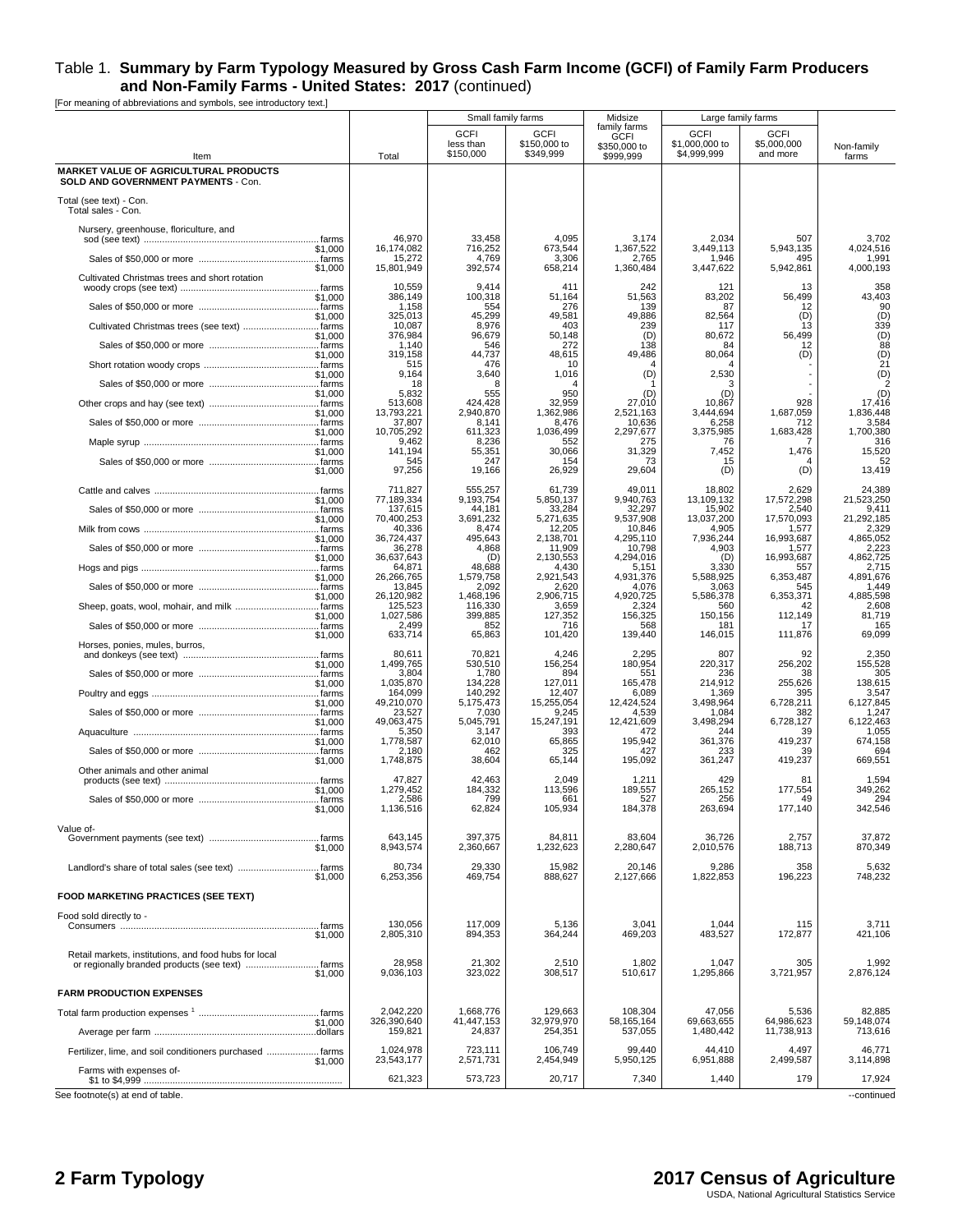[For meaning of abbreviations and symbols, see introductory text.]

|                                                                                                                                                  |                                                    |                                                | Small family farms                           | Midsize<br>family farms                      |                                              | Large family farms                     |                                              |
|--------------------------------------------------------------------------------------------------------------------------------------------------|----------------------------------------------------|------------------------------------------------|----------------------------------------------|----------------------------------------------|----------------------------------------------|----------------------------------------|----------------------------------------------|
| Item                                                                                                                                             | Total                                              | <b>GCFI</b><br>less than<br>\$150,000          | <b>GCFI</b><br>\$150,000 to<br>\$349,999     | <b>GCFI</b><br>\$350,000 to<br>\$999,999     | <b>GCFI</b><br>\$1,000,000 to<br>\$4.999.999 | <b>GCFI</b><br>\$5,000,000<br>and more | Non-family<br>farms                          |
| FARM PRODUCTION EXPENSES - Con.                                                                                                                  |                                                    |                                                |                                              |                                              |                                              |                                        |                                              |
| Total farm production expenses <sup>1</sup> - Con.<br>Fertilizer, lime, and soil conditioners purchased - Con.<br>Farms with expenses of- - Con. |                                                    |                                                |                                              |                                              |                                              |                                        |                                              |
|                                                                                                                                                  | 225,734<br>68,126<br>109,795                       | 136,901<br>10,580<br>1,907                     | 48,340<br>26,106<br>11,586                   | 22,933<br>21,778<br>47,389                   | 4,778<br>4,643<br>33,549                     | 397<br>341<br>3,580                    | 12,385<br>4,678<br>11,784                    |
| \$1,000<br>Farms with expenses of-                                                                                                               | 893,815<br>17,585,163                              | 601,275<br>1,273,645                           | 102.436<br>1,674,221                         | 97,925<br>4,313,004                          | 44,054<br>5,357,961                          | 4,540<br>2,326,704                     | 43,585<br>2,639,628                          |
|                                                                                                                                                  | 591,321<br>162,986<br>58,627<br>80,881             | 528,708<br>67,624<br>4,183<br>760              | 30,006<br>50,372<br>16,501<br>5,557          | 11,193<br>28,101<br>26,920<br>31,711         | 2,188<br>6,080<br>6,055<br>29,731            | 204<br>587<br>414<br>3,335             | 19,022<br>10,222<br>4,554<br>9,787           |
| \$1,000                                                                                                                                          | 702,954<br>20,969,668                              | 433,487<br>1,637,756                           | 93,720<br>2,246,277                          | 93,238<br>5,557,702                          | 42,461<br>6,409,883                          | 4,270<br>2,358,732                     | 35,778<br>2,759,319                          |
| Farms with expenses of-                                                                                                                          | 226,990<br>143,832<br>160,757<br>64,766<br>106,609 | 217,315<br>119,229<br>88,548<br>7,107<br>1,288 | 3,329<br>12,631<br>39,475<br>28,953<br>9,332 | 992<br>4,581<br>19,008<br>19,807<br>48,850   | 223<br>1,035<br>4,068<br>4,315<br>32,820     | 16<br>94<br>382<br>338<br>3,440        | 5,115<br>6,262<br>9,276<br>4,246<br>10,879   |
| \$1,000                                                                                                                                          | 115,954<br>257,008                                 | 68,379<br>41,835                               | 15,485<br>36,075                             | 16,731<br>72,636                             | 7,944<br>62,881                              | 749<br>13,383                          | 6,666<br>30,197                              |
| Livestock and poultry purchased or leased farms<br>\$1,000                                                                                       | 556,415<br>44,934,482                              | 430,928<br>3,546,451                           | 47,771<br>3,843,209                          | 39,196<br>5,365,995                          | 17,135<br>7,171,169                          | 2,767<br>12,205,396                    | 18,618<br>12,802,263                         |
| Farms with expenses of-                                                                                                                          | 330,198<br>131,132<br>49,200<br>22,642<br>23,243   | 305,369<br>97,838<br>23,360<br>3,055<br>1,306  | 10,470<br>14,749<br>10,117<br>9,060<br>3,375 | 5,812<br>10,771<br>9,293<br>6,056<br>7,264   | 1,421<br>2,732<br>3,383<br>2,646<br>6,953    | 68<br>144<br>312<br>315<br>1,928       | 7,058<br>4,898<br>2,735<br>1,510<br>2,417    |
| \$1,000                                                                                                                                          | 326,959<br>5,543,456                               | 252,593<br>1,724,225                           | 29,396<br>956,453                            | 23,746<br>874,858                            | 8,796<br>692,625                             | 1,310<br>715,052                       | 11,118<br>580,242                            |
| Other livestock and poultry purchased or<br>\$1,000                                                                                              | 314,159<br>39,391,026                              | 242,880<br>1,822,226                           | 25,919<br>2,886,755                          | 22,010<br>4,491,137                          | 11,355<br>6,478,544                          | 1,933<br>11,490,344                    | 10,062<br>12,222,021                         |
| \$1,000                                                                                                                                          | 1,261,946<br>62,625,223                            | 1,066,441<br>6,789,201                         | 74,371<br>8,689,028                          | 57,184<br>9,597,743                          | 22,557<br>8,391,275                          | 3,379<br>17,255,655                    | 38,014<br>11,902,321                         |
| Farms with expenses of-                                                                                                                          | 863,497<br>273,911<br>65,985<br>21,946<br>36,607   | 816,961<br>220,320<br>21,085<br>3,787<br>4,288 | 16,704<br>24,701<br>19,654<br>3,890<br>9,422 | 8,859<br>15,515<br>16,494<br>8,423<br>7,893  | 2,145<br>3,408<br>4,512<br>4,056<br>8,436    | 57<br>80<br>107<br>110<br>3,025        | 18,771<br>9,887<br>4,133<br>1,680<br>3,543   |
| \$1,000                                                                                                                                          | 1,921,692<br>13,474,121                            | 1,557,744<br>2,841,904                         | 128,203<br>1,375,698                         | 107,851<br>2,562,253                         | 46,963<br>3,122,820                          | 5,526<br>1,763,819                     | 75,405<br>1,807,627                          |
| Farms with expenses of-                                                                                                                          | 1.521.969<br>294,298<br>57,541<br>47,884           | 1,421,604<br>129,445<br>5,277<br>1,418         | 42,161<br>75,981<br>7,762<br>2,299           | 11,034<br>61,437<br>25,251<br>10,129         | 1,678<br>9,681<br>13,341<br>22,263           | 118<br>338<br>420<br>4,650             | 45,374<br>17,416<br>5,490<br>7,125           |
| \$1,000                                                                                                                                          | 1.338.636<br>9,008,838                             | 993,060<br>1,797,889                           | 125,119<br>919,255                           | 107,943<br>1,417,877                         | 47,015<br>1,713,109                          | 5,528<br>1,642,983                     | 59,971<br>1,517,726                          |
| Farms with expenses of-                                                                                                                          | 527,698<br>539,851<br>216,709<br>29,207<br>25,171  | 497,383<br>423,696<br>68,828<br>2,429<br>724   | 12,013<br>58,193<br>48,410<br>5,116<br>1,387 | 3,476<br>31,655<br>59,712<br>8,485<br>4,615  | 505<br>5,189<br>22,978<br>9,008<br>9,335     | 15<br>72<br>585<br>512<br>4,344        | 14,306<br>21,046<br>16,196<br>3,657<br>4,766 |
| Repairs, supplies, and maintenance costs farms<br>\$1,000                                                                                        | 1,665,018<br>19,671,413                            | 1,308,727<br>4,509,766                         | 126,851<br>2,100,207                         | 108,130<br>3,667,936                         | 46,989<br>4,031,257                          | 5,528<br>2,720,984                     | 68,793<br>2,641,262                          |
| Farms with expenses of-                                                                                                                          | 1,105,805<br>398,724<br>85,289<br>75,200           | 1,039,926<br>251,298<br>14,106<br>3,397        | 24,998<br>75,916<br>19,948<br>5,989          | 7,307<br>43,967<br>33,975<br>22,881          | 1,159<br>7,343<br>10,311<br>28,176           | 62<br>222<br>287<br>4,957              | 32,353<br>19,978<br>6,662<br>9,800           |
| \$1,000                                                                                                                                          | 513,137<br>31,635,981                              | 290,263<br>2,792,766                           | 64,452<br>1,800,217                          | 74,745<br>3,925,383                          | 41,779<br>7,229,166                          | 5,373<br>8,507,853                     | 36,525<br>7,380,597                          |
| Farms with expenses of-                                                                                                                          | 232,165<br>126,238<br>103.753<br>30,576<br>20,405  | 189.678<br>69,191<br>28,440<br>2,587<br>367    | 19,800<br>22,559<br>18,575<br>3,084<br>434   | 12,261<br>21,469<br>30,216<br>8,639<br>2,160 | 1,829<br>5,194<br>15,849<br>10,632<br>8,275  | 20<br>76<br>346<br>592<br>4,339        | 8,577<br>7,749<br>10,327<br>5,042<br>4,830   |
| \$1,000                                                                                                                                          | 195,754<br>7,594,815                               | 115,496<br>725,903                             | 27,001<br>539,190                            | 24,095<br>831,323                            | 13,550<br>1,314,747                          | 2,354<br>2,310,106                     | 13,258<br>1,873,545                          |
| Farms with expenses of-                                                                                                                          | 37,875<br>61,239<br>61,422                         | 33,728<br>45,993<br>29,619                     | 1,496<br>6,326<br>12,728                     | 1,073<br>4,471<br>9,877                      | 310<br>1,555<br>4,503                        | 30<br>85<br>294                        | 1,238<br>2,809<br>4,401                      |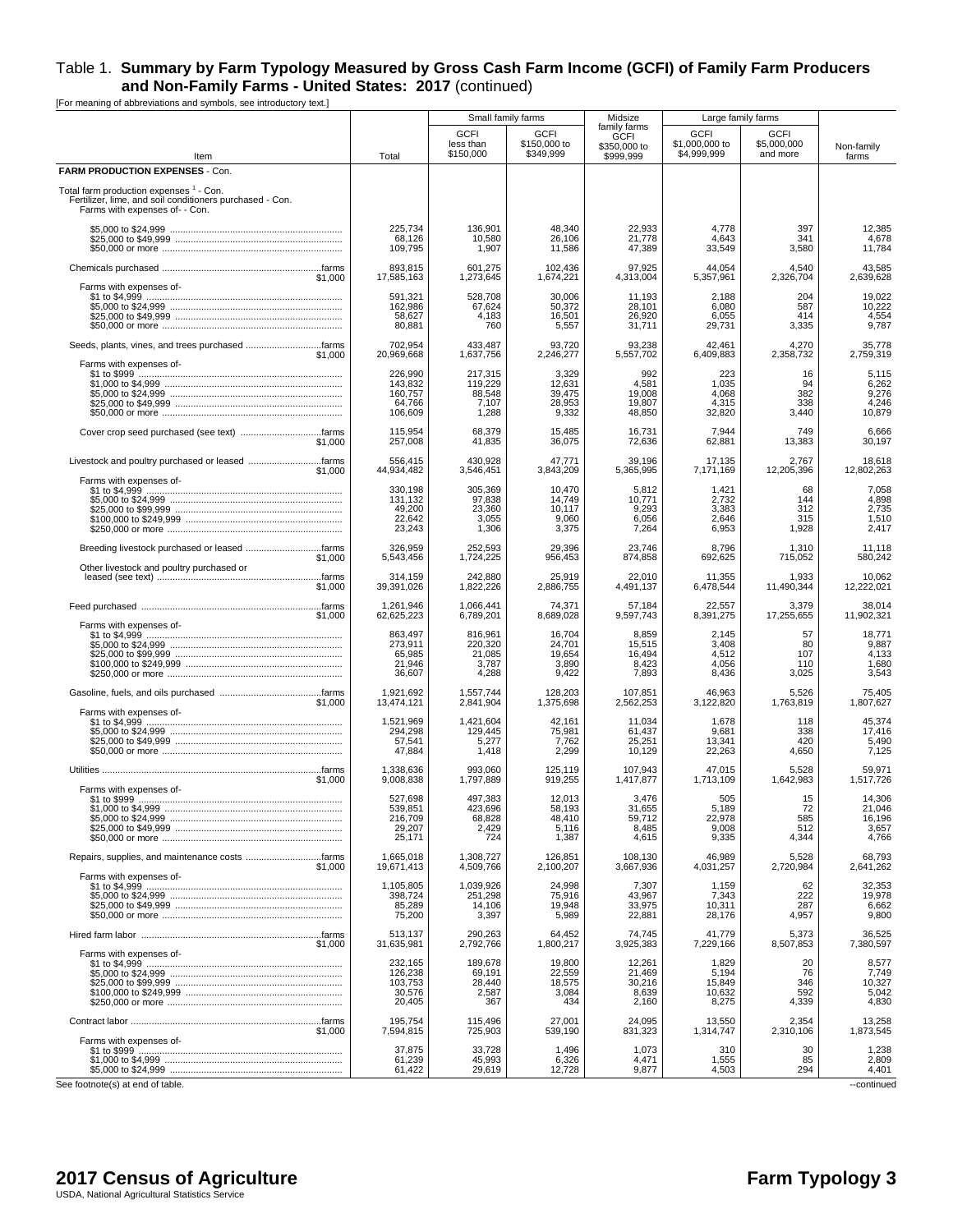|                                                                                                    |                                                   |                                                 | Small family farms                          | Midsize                                                  | Large family farms                           |                                        |                                             |
|----------------------------------------------------------------------------------------------------|---------------------------------------------------|-------------------------------------------------|---------------------------------------------|----------------------------------------------------------|----------------------------------------------|----------------------------------------|---------------------------------------------|
| Item                                                                                               | Total                                             | <b>GCFI</b><br>less than<br>\$150,000           | <b>GCFI</b><br>\$150,000 to<br>\$349,999    | family farms<br><b>GCFI</b><br>\$350,000 to<br>\$999,999 | <b>GCFI</b><br>\$1,000,000 to<br>\$4.999.999 | <b>GCFI</b><br>\$5,000,000<br>and more | Non-family<br>farms                         |
| FARM PRODUCTION EXPENSES - Con.                                                                    |                                                   |                                                 |                                             |                                                          |                                              |                                        |                                             |
| Total farm production expenses 1 - Con.<br>Contract labor - Con.<br>Farms with expenses of- - Con. |                                                   |                                                 |                                             |                                                          |                                              |                                        |                                             |
|                                                                                                    | 16,075<br>19,143                                  | 4,293<br>1,863                                  | 3,887<br>2,564                              | 3,965<br>4,709                                           | 2,219<br>4,963                               | 189<br>1,756                           | 1,522<br>3,288                              |
| \$1,000                                                                                            | 427,977<br>7,555,434                              | 259,727<br>943,244                              | 61,693<br>972,693                           | 55,070<br>1,442,651                                      | 25,548<br>1,554,861                          | 3,525<br>1,446,201                     | 22,414<br>1,195,786                         |
| Farms with expenses of-                                                                            | 113,312<br>144,282<br>111,577<br>29,982<br>28,824 | 102,201<br>106,679<br>45,844<br>4,201<br>802    | 5,010<br>18,117<br>25,421<br>8,785<br>4,360 | 2,369<br>10,932<br>24,243<br>9,188<br>8,338              | 523<br>2,567<br>8,690<br>5,163<br>8,605      | 13<br>74<br>316<br>308<br>2,814        | 3,196<br>5,913<br>7,063<br>2,337<br>3,905   |
| \$1,000                                                                                            | 482,214<br>21,060,123                             | 262,770<br>1,578,599                            | 73,217<br>1,978,010                         | 79,462<br>5,539,119                                      | 36,886<br>7,038,995                          | 3,513<br>2,210,812                     | 26,366<br>2,714,587                         |
| Farms with expenses of-                                                                            | 218,001<br>53,786<br>71,875<br>138,552            | 185,341<br>34,099<br>31,073<br>12,257           | 16,292<br>9,972<br>19,705<br>27,248         | 7,461<br>5,788<br>13,421<br>52,792                       | 1,407<br>1,191<br>3,296<br>30,992            | 112<br>78<br>235<br>3,088              | 7,388<br>2,658<br>4,145<br>12,175           |
| Rent and lease expenses for machinery, equipment,<br>\$1,000                                       | 138,370<br>2,423,579                              | 73,157<br>220,563                               | 17,199<br>160,508                           | 21,423<br>422,054                                        | 14,534<br>703,055                            | 2,317<br>477,175                       | 9,740<br>440,225                            |
| Farms with expenses of-                                                                            | 43,476<br>41,140<br>34,564<br>9,237<br>9,953      | 35,031<br>25,917<br>11,152<br>841<br>216        | 3,661<br>5,723<br>6,164<br>1,127<br>524     | 2,376<br>5,211<br>8,612<br>3,105<br>2,119                | 669<br>1,956<br>5,203<br>2,695<br>4,011      | 46<br>140<br>437<br>335<br>1,359       | 1,693<br>2,193<br>2,996<br>1,134<br>1,724   |
| \$1,000                                                                                            | 668,601<br>12,396,094                             | 435,811<br>3,063,013                            | 79,066<br>1,384,630                         | 80,437<br>2,565,531                                      | 38,512<br>2,765,596                          | 4,538<br>1,327,845                     | 30,237<br>1,289,480                         |
| Farms with expenses of-                                                                            | 305,192<br>253.619<br>89,278<br>20,512            | 256,344<br>159,704<br>18,668<br>1,095           | 23,392<br>38,986<br>15,486<br>1,202         | 12,327<br>34,292<br>29,603<br>4,215                      | 2,758<br>9,427<br>17,860<br>8,467            | 147<br>431<br>1,015<br>2,945           | 10,224<br>10,779<br>6,646<br>2,588          |
| \$1,000                                                                                            | 519,212<br>8,915,897                              | 343,859<br>2,516,851                            | 59,412<br>1,033,931                         | 61,907<br>1,819,122                                      | 29,682<br>1,845,289                          | 3,345<br>847,407                       | 21,007<br>853,298                           |
| Farms with expenses of-                                                                            | 63,118<br>169,462<br>207,384<br>42,902<br>36,346  | 54,620<br>140,358<br>132,632<br>11,918<br>4,331 | 3,512<br>13,738<br>29,912<br>8,174<br>4,076 | 2,184<br>8,421<br>27,712<br>13,257<br>10,333             | 622<br>2,144<br>8,755<br>6,565<br>11,596     | 62<br>124<br>415<br>302<br>2,442       | 2,118<br>4,677<br>7,958<br>2,686<br>3,568   |
| \$1,000                                                                                            | 380.839<br>3,480,197                              | 225,655<br>546,162                              | 50,810<br>350,699                           | 54.842<br>746,409                                        | 27,208<br>920,307                            | 3,222<br>480,438                       | 19.102<br>436,182                           |
| Farms with expenses of-                                                                            | 106,286<br>152,417<br>92,845<br>17,236<br>12,055  | 90,291<br>107,727<br>26,401<br>1,002<br>234     | 7,365<br>21,101<br>20,317<br>1,574<br>453   | 4,076<br>14,093<br>28,559<br>6,257<br>1,857              | 989<br>3,170<br>11,037<br>6,313<br>5,699     | 45<br>157<br>540<br>444<br>2,036       | 3,520<br>6,169<br>5,991<br>1,646<br>1,776   |
| \$1,000                                                                                            | 1.920.421<br>9,415,124                            | 1,574,428<br>4,373,169                          | 121,064<br>1,010,354                        | 102,161<br>1,413,452                                     | 44,425<br>1,186,647                          | 5,218<br>548,425                       | 73,125<br>883,077                           |
| Farms with expenses of-                                                                            | 1.495.933<br>9∪8,⊺د∠<br>137,579<br>55,100         | 1,355,717<br>153,458<br>54,909<br>10,344        | 56,112<br>33.40Z<br>25,557<br>5,933         | 30,353<br>25,720<br>32,002<br>14,080                     | 8,129<br>7.424<br>14,340<br>14,532           | 497<br>339<br>883<br>3,499             | 45,125<br>11.400<br>9,888<br>6,712          |
| Medical supplies, veterinary, and custom services<br>\$1,000                                       | 943,985<br>4,445,744                              | 760,055<br>825,449                              | 71,857<br>336,156                           | 55,764<br>529,100                                        | 21,867<br>723,560                            | 3,386<br>1,125,377                     | 31,056<br>906,102                           |
| Farms with expenses of-                                                                            | 839,826<br>83,510<br>10,396<br>4,974<br>5,279     | 733,292<br>25,856<br>702<br>120<br>85           | 49,755<br>20,715<br>1,172<br>157<br>58      | 27,585<br>23,254<br>3,770<br>955<br>200                  | 6,014<br>8,080<br>3,473<br>2,630<br>1,670    | 247<br>269<br>282<br>469<br>2,119      | 22,933<br>5,336<br>997<br>643<br>1,147      |
| \$1,000                                                                                            | 848,744<br>18,051,661                             | 529,644<br>1,956,105                            | 111,348<br>1,495,370                        | 108,041<br>3.063.918                                     | 46,921<br>3,997,667                          | 5,510<br>4,258,971                     | 47,280<br>3,279,631                         |
| Farms with expenses of-                                                                            | 508,930<br>227,696<br>53,862<br>31,872<br>26,384  | 429,971<br>90,619<br>6,467<br>2,062<br>525      | 37,295<br>60,041<br>9,647<br>3,267<br>1,098 | 18,433<br>50,243<br>22,921<br>11,814<br>4,630            | 3,137<br>11,918<br>9,586<br>10,556<br>11,724 | 103<br>313<br>378<br>656<br>4,060      | 19,991<br>14,562<br>4,863<br>3,517<br>4,347 |
| \$1,000                                                                                            | 70.484<br>2,077,889                               | 25,073<br>193,400                               | 13,692<br>308,163                           | 17,893<br>694,623                                        | 8,886<br>570,568                             | 647<br>95,931                          | 4.293<br>215,203                            |
| \$1,000                                                                                            | 844,616<br>28,810,800                             | 540,872<br>5,222,089                            | 101,560<br>3,379,141                        | 106,179<br>6,420,996                                     | 46,819<br>6,644,338                          | 5,500<br>3,413,395                     | 43,686<br>3,730,842                         |
| See footnote(s) at end of table.                                                                   |                                                   |                                                 |                                             |                                                          |                                              |                                        | --continued                                 |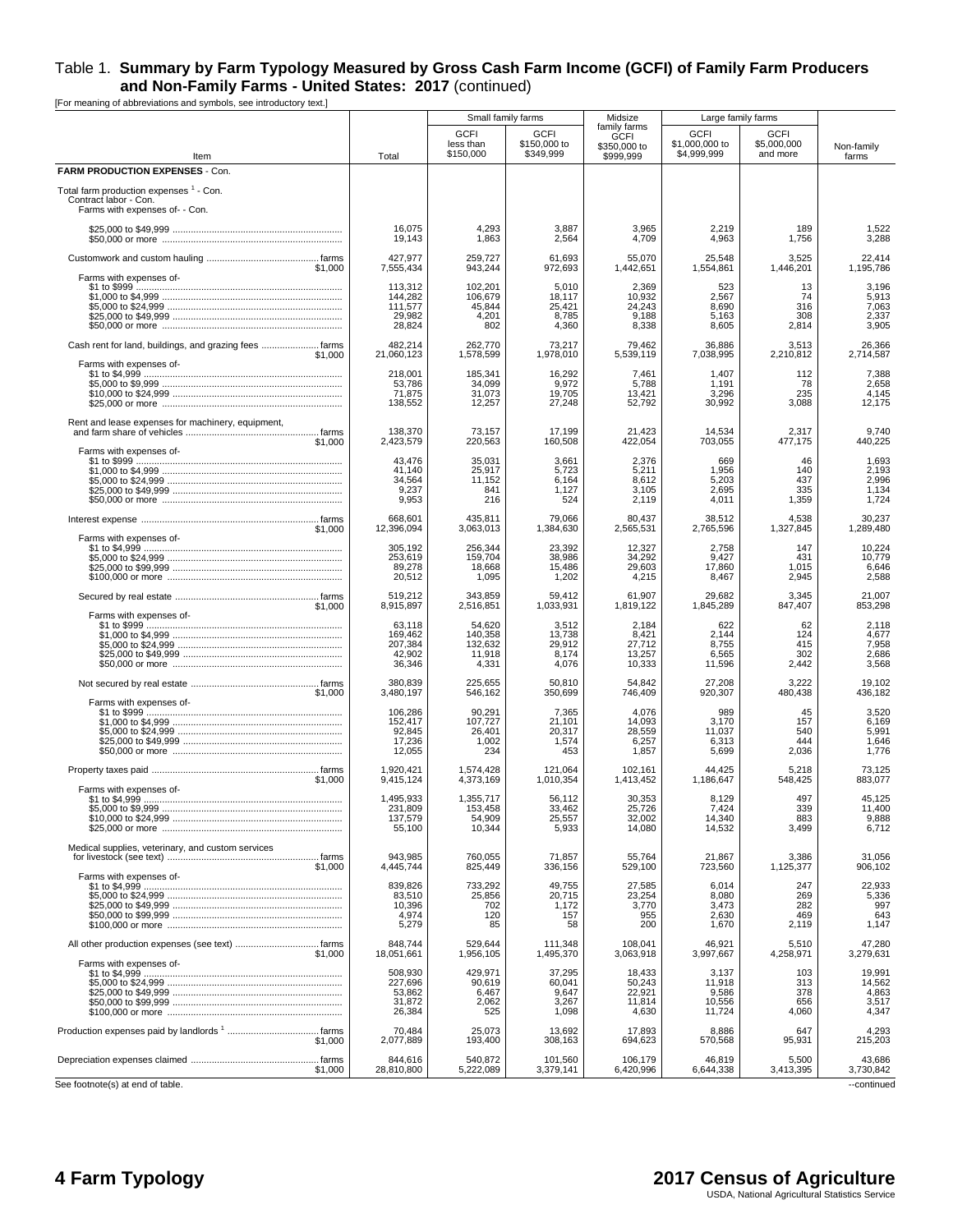[For meaning of abbreviations and symbols, see introductory text.]

|                                                                 |                                                               | Small family farms                                          |                                                    | Midsize                                                  |                                          | Large family farms                                        |                                                     |
|-----------------------------------------------------------------|---------------------------------------------------------------|-------------------------------------------------------------|----------------------------------------------------|----------------------------------------------------------|------------------------------------------|-----------------------------------------------------------|-----------------------------------------------------|
| Item                                                            | Total                                                         | <b>GCFI</b><br>less than<br>\$150,000                       | <b>GCFI</b><br>\$150,000 to<br>\$349,999           | family farms<br><b>GCFI</b><br>\$350,000 to<br>\$999,999 | GCFI<br>\$1,000,000 to<br>\$4,999,999    | <b>GCFI</b><br>\$5,000,000<br>and more                    | Non-family<br>farms                                 |
| <b>NET CASH FARM INCOME (SEE TEXT)</b>                          |                                                               |                                                             |                                                    |                                                          |                                          |                                                           |                                                     |
|                                                                 | 2,042,220                                                     | 1,668,776                                                   | 129,663                                            | 108,304                                                  | 47,056                                   | 5,536                                                     | 82,885                                              |
| \$1,000                                                         | 87,923,453                                                    | $-2,745,215$                                                | 14.434.315                                         | 22,761,923                                               | 24,719,664                               | 14,771,535                                                | 13,981,230                                          |
|                                                                 | 43,053                                                        | $-1,645$                                                    | 111,322                                            | 210,167                                                  | 525,324                                  | 2,668,269                                                 | 168,682                                             |
|                                                                 | 891,329                                                       | 594,002                                                     | 108,656                                            | 93,127                                                   | 41,403                                   | 5,007                                                     | 49,134                                              |
|                                                                 | 125,754                                                       | 21,044                                                      | 149,656                                            | 268,690                                                  | 642,493                                  | 3,057,556                                                 | 333,670                                             |
| Gain of-                                                        | 66,633<br>156,683<br>103,942<br>153,619<br>114,269<br>296,183 | 64,428<br>149,387<br>97,130<br>136,769<br>87,566<br>58,722  | 324<br>1,461<br>1,917<br>7,022<br>14,893<br>83,039 | 132<br>594<br>692<br>2,266<br>4,662<br>84,781            | 21<br>94<br>111<br>386<br>742<br>40,049  | $\overline{2}$<br>$\overline{2}$<br>5<br>9<br>26<br>4,963 | 1,726<br>5,145<br>4,087<br>7,167<br>6,380<br>24,629 |
|                                                                 | 1,150,891                                                     | 1.074.774                                                   | 21,007                                             | 15,177                                                   | 5,653                                    | 529                                                       | 33,751                                              |
|                                                                 | 20,997                                                        | 14,185                                                      | 86,955                                             | 148,936                                                  | 332,829                                  | 1,016,350                                                 | 71,503                                              |
| Loss of-                                                        | 89,302<br>342,608<br>256,919<br>272,079<br>104,865<br>85,118  | 86,682<br>333,809<br>249,308<br>259,789<br>93,649<br>51,537 | 300<br>1,237<br>1,394<br>3,525<br>4,190<br>10,361  | 123<br>511<br>583<br>1,561<br>2,288<br>10,111            | 26<br>89<br>105<br>298<br>496<br>4,639   | -1<br>3<br>6<br>24<br>17<br>478                           | 2,170<br>6,959<br>5,523<br>6,882<br>4,225<br>7,992  |
| Net cash farm income of producers (see text) farms              | 2,042,220                                                     | 1,668,776                                                   | 129,663                                            | 108,304                                                  | 47,056                                   | 5,536                                                     | 82,885                                              |
| \$1,000                                                         | 65,795,218                                                    | $-5,224,789$                                                | 7,640,053                                          | 15,689,621                                               | 21,677,012                               | 14,341,081                                                | 11,672,241                                          |
|                                                                 | 32,217                                                        | $-3,131$                                                    | 58,922                                             | 144,866                                                  | 460,664                                  | 2,590,513                                                 | 140,825                                             |
| Producers reporting net gains <sup>2</sup> (see text) farms     | 881,472                                                       | 589,932                                                     | 106,268                                            | 91,178                                                   | 40,695                                   | 4,981                                                     | 48,418                                              |
|                                                                 | 103,781                                                       | 17,327                                                      | 91,505                                             | 201,386                                                  | 586,275                                  | 3,002,066                                                 | 296,594                                             |
| Gain of-                                                        | 66,694<br>157,484<br>104,853<br>155,617<br>117,014<br>279,810 | 64,450<br>149,986<br>97,780<br>137,788<br>88,499<br>51,429  | 374<br>1,585<br>2,087<br>7,624<br>16,161<br>78,437 | 143<br>602<br>768<br>2,459<br>5,101<br>82,105            | 19<br>109<br>108<br>407<br>792<br>39,260 | $\overline{2}$<br>4<br>5<br>$\overline{7}$<br>27<br>4,936 | 1,706<br>5,198<br>4,105<br>7,332<br>6,434<br>23,643 |
|                                                                 | 1,160,748                                                     | 1,078,844                                                   | 23,395                                             | 17,126                                                   | 6,361                                    | 555                                                       | 34,467                                              |
|                                                                 | 22,128                                                        | 14,318                                                      | 89,080                                             | 156,042                                                  | 342,942                                  | 1,103,077                                                 | 77,995                                              |
| Loss of-                                                        | 89,571<br>343,448<br>257,675<br>273,610<br>106,433<br>90,011  | 86,920<br>334,410<br>249,736<br>260,713<br>94,458<br>52,607 | 322<br>1,381<br>1,603<br>3,872<br>4,628<br>11,589  | 130<br>539<br>650<br>1,726<br>2,505<br>11,576            | 29<br>93<br>115<br>332<br>501<br>5,291   | -1<br>6<br>7<br>20<br>17<br>504                           | 2,169<br>7,019<br>5,564<br>6,947<br>4,324<br>8,444  |
| <b>COMMODITY CREDIT CORPORATION LOANS</b><br>(SEE TEXT)         |                                                               |                                                             |                                                    |                                                          |                                          |                                                           |                                                     |
|                                                                 | 18,185                                                        | 3,136                                                       | 3,480                                              | 6,214                                                    | 3,782                                    | 240                                                       | 1,333                                               |
| \$1,000                                                         | 2,480,261                                                     | 43,460                                                      | 162,050                                            | 695,165                                                  | 1,128,670                                | 154,415                                                   | 296,501                                             |
| <b>INCOME FROM FARM-RELATED SOURCES</b>                         |                                                               |                                                             |                                                    |                                                          |                                          |                                                           |                                                     |
|                                                                 | 784,435                                                       | 539,652                                                     | 92,161                                             | 78,980                                                   | 30.091                                   | 3,200                                                     | 40,351                                              |
| \$1,000                                                         | 16,847,824                                                    | 5,131,971                                                   | 2,721,247                                          | 3,378,134                                                | 2,997,493                                | 782,949                                                   | 1,836,030                                           |
| Customwork and other agricultural services farms                | 120,175                                                       | 65,256                                                      | 18,079                                             | 20,787                                                   | 9,156                                    | 687                                                       | 6,210                                               |
| \$⊺.∪∪∪                                                         | 2,645,009                                                     | 550,793                                                     | 368,142                                            | 674,484                                                  | 653,909                                  | 140,393                                                   | 257,288                                             |
| \$1,000<br>Sales of forest products, excluding Christmas trees, | 296,171<br>5,567,774                                          | 236,770<br>2,704,783                                        | 21,381<br>1,007,841                                | 14,326<br>719,186                                        | 5,854<br>398,250                         | 878<br>142,782                                            | 16,962<br>594,932                                   |
| short rotation woody crops, and maple products farms            | 55,692                                                        | 47,510                                                      | 3,481                                              | 2,027                                                    | 642                                      | 56                                                        | 1,976                                               |
| \$1,000                                                         | 889,007                                                       | 468,099                                                     | 160,640                                            | 91,078                                                   | 76,375                                   | 14,087                                                    | 78,729                                              |
|                                                                 | 28,575                                                        | 20,049                                                      | 3,284                                              | 2,105                                                    | 735                                      | 80                                                        | 2,322                                               |
| \$1,000                                                         | 949,323                                                       | 196,495                                                     | 152,849                                            | 164,652                                                  | 211,884                                  | 39,144                                                    | 184,301                                             |
| Patronage dividends and refunds from cooperatives farms         | 335,215                                                       | 174,951                                                     | 60,348                                             | 58,700                                                   | 22,117                                   | 2,148                                                     | 16,951                                              |
| \$1,000                                                         | 1,293,763                                                     | 163,203                                                     | 172,923                                            | 343,922                                                  | 330,324                                  | 138,003                                                   | 145,388                                             |
|                                                                 | 103,060                                                       | 40,889                                                      | 20,281                                             | 24,223                                                   | 10,534                                   | 681                                                       | 6,452                                               |
| \$1,000                                                         | 2,719,507                                                     | 261,178                                                     | 353,258                                            | 841,307                                                  | 830,297                                  | 127,072                                                   | 306,396                                             |
| Amount from State and local government                          | 25,198                                                        | 15,560                                                      | 3,582                                              | 3,431                                                    | 1,234                                    | 104                                                       | 1,287                                               |
| \$1,000                                                         | 136,772                                                       | 42,794                                                      | 22,444                                             | 37,622                                                   | 21,119                                   | 2,601                                                     | 10,191                                              |
| Other farm-related income sources (see text) farms              | 91,163                                                        | 63,795                                                      | 11,008                                             | 8,394                                                    | 3,330                                    | 470                                                       | 4,166                                               |
| \$1,000                                                         | 2,646,668                                                     | 744,626                                                     | 483,150                                            | 505,885                                                  | 475,335                                  | 178,867                                                   | 258,805                                             |
| <b>LAND USE</b>                                                 |                                                               |                                                             |                                                    |                                                          |                                          |                                                           |                                                     |
|                                                                 | 1,475,627                                                     | 1,137,893                                                   | 118,968                                            | 103,494                                                  | 45,229                                   | 4,664                                                     | 65,379                                              |
| acres                                                           | 396,433,817                                                   | 81,587,568                                                  | 52,501,703                                         | 105,769,647                                              | 100,882,820                              | 16,016,878                                                | 39,675,201                                          |
|                                                                 | 1,245,548                                                     | 926,519                                                     | 114,338                                            | 102,034                                                  | 44,828                                   | 4,528                                                     | 53,301                                              |
| acres                                                           | 320,041,858                                                   | 49,754,539                                                  | 41,339,730                                         | 90,793,583                                               | 91,567,823                               | 14,622,089                                                | 31,964,094                                          |
| Farms by acres harvested:                                       | 677,806<br>156,198<br>126,504                                 | 640,014<br>135,158<br>96,775                                | 13,411<br>9,816<br>14,754                          | 4,484<br>3,943<br>6,767                                  | 1,430<br>788<br>1,592                    | 238<br>130<br>170                                         | 18,229<br>6,363<br>6,446                            |

See footnote(s) at end of table. --continued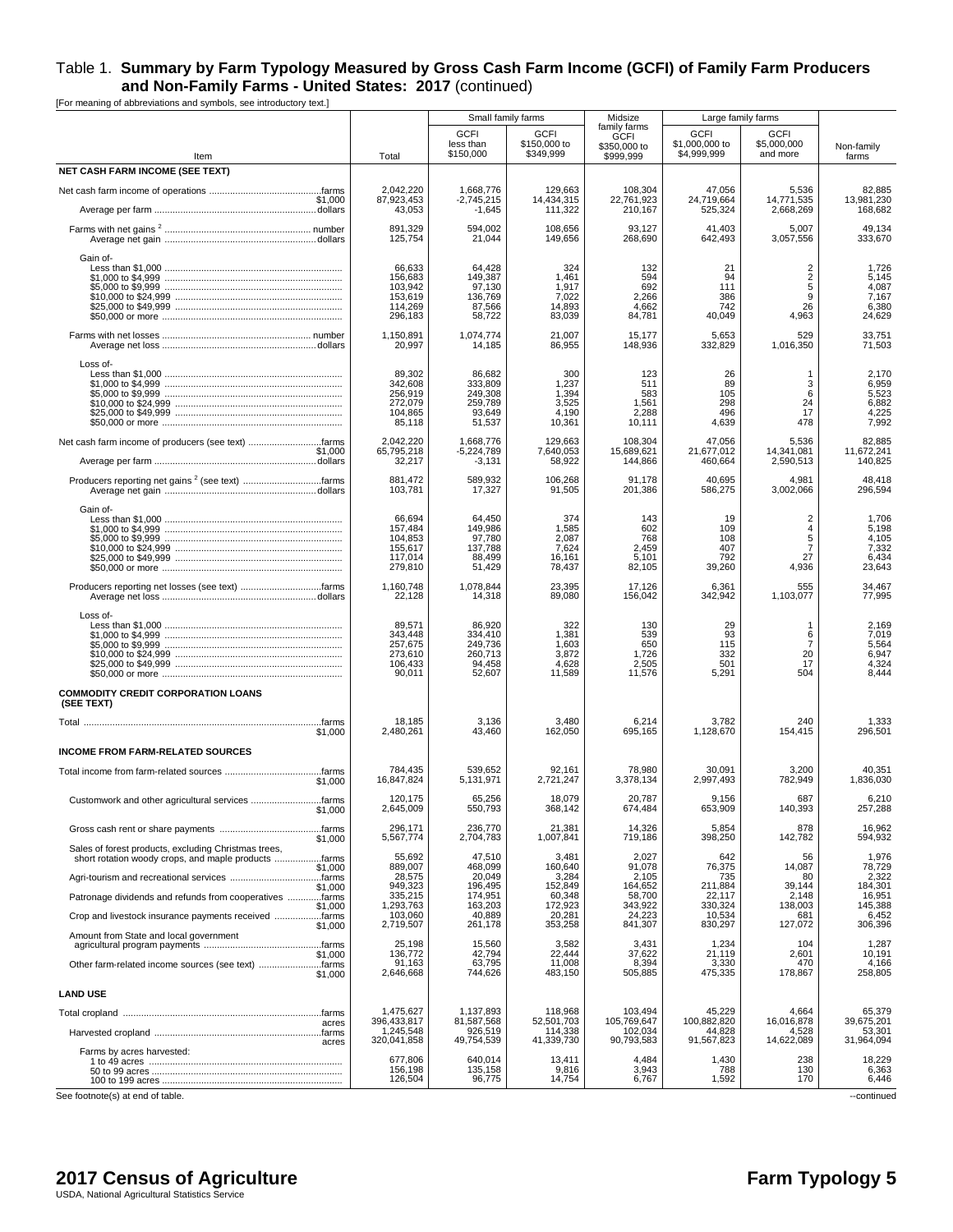[For meaning of abbreviations and symbols, see introductory text.]

|                                                                                                                   |                                                                                      |                                                                                   | Small family farms                                                      | Midsize                                                           |                                                             | Large family farms                               |                                                                           |
|-------------------------------------------------------------------------------------------------------------------|--------------------------------------------------------------------------------------|-----------------------------------------------------------------------------------|-------------------------------------------------------------------------|-------------------------------------------------------------------|-------------------------------------------------------------|--------------------------------------------------|---------------------------------------------------------------------------|
| Item                                                                                                              | Total                                                                                | <b>GCFI</b><br>less than<br>\$150,000                                             | <b>GCFI</b><br>\$150,000 to<br>\$349,999                                | family farms<br>GCFI<br>\$350,000 to<br>\$999.999                 | <b>GCFI</b><br>\$1,000,000 to<br>\$4,999,999                | <b>GCFI</b><br>\$5,000,000<br>and more           | Non-family<br>farms                                                       |
| LAND USE - Con.                                                                                                   |                                                                                      |                                                                                   |                                                                         |                                                                   |                                                             |                                                  |                                                                           |
| Total cropland - Con.<br>Harvested cropland - Con.<br>Farms by acres harvested: - Con.                            |                                                                                      |                                                                                   |                                                                         |                                                                   |                                                             |                                                  |                                                                           |
|                                                                                                                   | 127,738<br>72,578<br>50,870<br>33,854                                                | 48,956<br>4,882<br>689<br>45                                                      | 49,054<br>22,266<br>4,445<br>592                                        | 16,824<br>34,039<br>28,777<br>7,200                               | 4,611<br>5,463<br>11,277<br>19,667                          | 486<br>673<br>901<br>1,930                       | 7,807<br>5,255<br>4,781<br>4,420                                          |
| Cropland-<br>Other pasture and grazing land that could have been<br>used for crops without additional             | 137,707                                                                              | 110,244                                                                           | 11,158                                                                  | 8,092                                                             | 2,895                                                       | 307                                              | 5,011                                                                     |
| acres<br>On which all crops failed or were abandoned  farms<br>acres                                              | 13,825,975<br>79,334<br>9,542,580                                                    | 5.716.658<br>57,091<br>2,787,235                                                  | 2,164,173<br>7,817<br>1,820,679                                         | 2,662,899<br>7,292<br>2,428,071                                   | 1,653,545<br>3,130<br>1,549,299                             | 261,493<br>262<br>145,407                        | 1.367.207<br>3,742<br>811,889                                             |
| Idle or used for cover crops or soil improvement,<br>but not harvested and not pastured or grazed  farms<br>acres | 374,252<br>36,003,378                                                                | 287,316<br>19,564,687                                                             | 26,986<br>4,208,906                                                     | 25,361<br>4,749,009                                               | 12,448<br>3,088,956                                         | 1,216<br>661,818                                 | 20,925<br>3,730,002                                                       |
| acres                                                                                                             | 94,106<br>17,020,026                                                                 | 66,558<br>3,764,449                                                               | 9,021<br>2,968,215                                                      | 8,957<br>5,136,085                                                | 3,897<br>3,023,197                                          | 476<br>326,071                                   | 5,197<br>1,802,009                                                        |
|                                                                                                                   | 794,789<br>73,092,054                                                                | 687,453<br>45,451,589                                                             | 41,217<br>6,881,286                                                     | 28,932<br>5,612,853                                               | 9,739<br>3,820,502                                          | 746<br>545,837                                   | 26,702<br>10.779.987                                                      |
| acres                                                                                                             | 326,279                                                                              | 291,116                                                                           | 14,545                                                                  | 8,938                                                             | 2,482                                                       | 177                                              | 9,021                                                                     |
| acres                                                                                                             | 26,009,273<br>575,911                                                                | 14,846,337<br>489,635                                                             | 2,868,785<br>32,617                                                     | 2,171,767<br>23,913                                               | 1,402,918<br>8,354                                          | 90,517<br>640                                    | 4,628,949<br>20,752                                                       |
| acres<br>Permanent pasture and rangeland, other than<br>acres                                                     | 47,082,781<br>1,130,063<br>400,771,178                                               | 30,605,252<br>972,751<br>146,718,980                                              | 4,012,501<br>61,534<br>67,291,067                                       | 3,441,086<br>45,260<br>74.788.753                                 | 2,417,584<br>14,865<br>44, 161, 837                         | 455,320<br>1,278<br>6,988,593                    | 6,151,038<br>34,375<br>60.821.948                                         |
|                                                                                                                   |                                                                                      |                                                                                   |                                                                         |                                                                   |                                                             |                                                  |                                                                           |
| Land in farmsteads, homes, buildings, livestock<br>acres                                                          | 1,183,307<br>29,920,527                                                              | 969,336<br>14,177,705                                                             | 77,202<br>3,466,869                                                     | 64,126<br>3,955,889                                               | 26,325<br>2,610,659                                         | 3,640<br>976,092                                 | 42,678<br>4,733,313                                                       |
| acres                                                                                                             | 294,235<br>58,013,907                                                                | 195.668<br>5,335,962                                                              | 26,242<br>4,796,715                                                     | 29,888<br>12.416.079                                              | 19,709<br>18,949,212                                        | 3,268<br>6,787,915                               | 19,460<br>9,728,024                                                       |
|                                                                                                                   | 255,348                                                                              | 159,518                                                                           | 25,429                                                                  | 29,316                                                            | 19,489                                                      | 3,242                                            | 18,354                                                                    |
| acres<br>acres                                                                                                    | 53,959,077<br>64,450<br>4,054,830                                                    | 3,778,099<br>55,188<br>1,557,863                                                  | 4,209,959<br>3,015<br>586,756                                           | 11,751,747<br>2,460<br>664,332                                    | 18,443,406<br>1,192<br>505,806                              | 6,650,462<br>179<br>137,453                      | 9,125,404<br>2,416<br>602,620                                             |
| <b>CONSERVATION AND CROP INSURANCE</b>                                                                            |                                                                                      |                                                                                   |                                                                         |                                                                   |                                                             |                                                  |                                                                           |
| Land enrolled in Conservation Reserve, Wetlands<br>Reserve, Farmable Wetlands, or Conservation Reserve            | 238,041                                                                              | 161,138                                                                           | 22,705                                                                  | 24,915                                                            | 11,984                                                      | 779                                              |                                                                           |
| acres                                                                                                             | 22,959,083                                                                           | 13,961,249                                                                        | 2,845,005                                                               | 2,489,289                                                         | 1,252,549                                                   | 118,792                                          | 16,520<br>2,292,199                                                       |
| acres                                                                                                             | 380,236<br>284,359,292                                                               | 160,037<br>31,221,502                                                             | 73,631<br>40,959,545                                                    | 80,724<br>88,999,121                                              | 37,297<br>82,436,094                                        | 3,056<br>10,586,195                              | 25,491<br>30,156,835                                                      |
| <b>ORGANIC AGRICULTURE</b>                                                                                        |                                                                                      |                                                                                   |                                                                         |                                                                   |                                                             |                                                  |                                                                           |
| \$1,000                                                                                                           | 18,166<br>7,277,350                                                                  | 10,411<br>360,627                                                                 | 2,932<br>662,176                                                        | 2,067<br>925,959                                                  | 1,090<br>1,200,978                                          | 318<br>2,325,059                                 | 1,348<br>1,802,551                                                        |
| <b>VALUE OF LAND AND BUILDINGS</b>                                                                                |                                                                                      |                                                                                   |                                                                         |                                                                   |                                                             |                                                  |                                                                           |
| \$1,000                                                                                                           | 2,042,220<br>2,679,000,942<br>1,311,808<br>2,976                                     | 1,668,776<br>900,648,476<br>539,706<br>3,128                                      | 129,663<br>320,612,464<br>2,472,660<br>2,464                            | 108,304<br>544,605,798<br>5,028,492<br>2,864                      | 47,056<br>513,590,265<br>10,914,448<br>3,391                | 5,536<br>121,019,263<br>21,860,416<br>4,934      | 82,885<br>278,524,676<br>3,360,375<br>2,401                               |
| Farms by value group:                                                                                             | 136,348<br>143,510<br>301,477<br>634,507<br>341,818                                  | 129,571<br>137,783<br>290,208<br>603,857<br>301,904                               | 1,223<br>1,078<br>2,426<br>10,172<br>19,478                             | 484<br>315<br>728<br>3,015<br>6,047                               | 184<br>111<br>229<br>788<br>1,142                           | 39<br>33<br>66<br>177<br>214                     | 4,847<br>4,190<br>7,820<br>16,498<br>13,033                               |
|                                                                                                                   | 200,800<br>165,764<br>72,591<br>45,405                                               | 138,872<br>54,736<br>8,946<br>2,899                                               | 34,085<br>49,153<br>9,675<br>2,373                                      | 14,083<br>39,994<br>33,195<br>10,443                              | 2,549<br>8,929<br>13,028<br>20,096                          | 346<br>798<br>883<br>2,980                       | 10,865<br>12,154<br>6,864<br>6,614                                        |
| VALUE OF MACHINERY AND EQUIPMENT                                                                                  |                                                                                      |                                                                                   |                                                                         |                                                                   |                                                             |                                                  |                                                                           |
| Estimated market value of all machinery and<br>\$1,000                                                            | 2,041,781<br>272,297,744                                                             | 1.668.438<br>93,541,327                                                           | 129.652<br>31,714,123                                                   | 108,300<br>56,501,107                                             | 47,055<br>51,892,818                                        | 5,536<br>13,627,297                              | 82.800<br>25,021,072                                                      |
| Farms by value group:                                                                                             | 147,376<br>169,431<br>282,294<br>534,757<br>364,944<br>236,069<br>182,829<br>124,081 | 141,525<br>162,362<br>269,599<br>504,004<br>326,531<br>175,277<br>79,743<br>9,397 | 623<br>1,075<br>3,109<br>10,728<br>18,895<br>34,014<br>45,389<br>15,819 | 119<br>233<br>563<br>2.992<br>5,939<br>13,550<br>37,898<br>47,006 | 20<br>35<br>154<br>549<br>1,207<br>2,683<br>7,936<br>34,471 | 3<br>5<br>14<br>57<br>125<br>218<br>673<br>4,441 | 5,086<br>5,721<br>8,855<br>16,427<br>12,247<br>10,327<br>11,190<br>12,947 |

See footnote(s) at end of table. <br>
--continued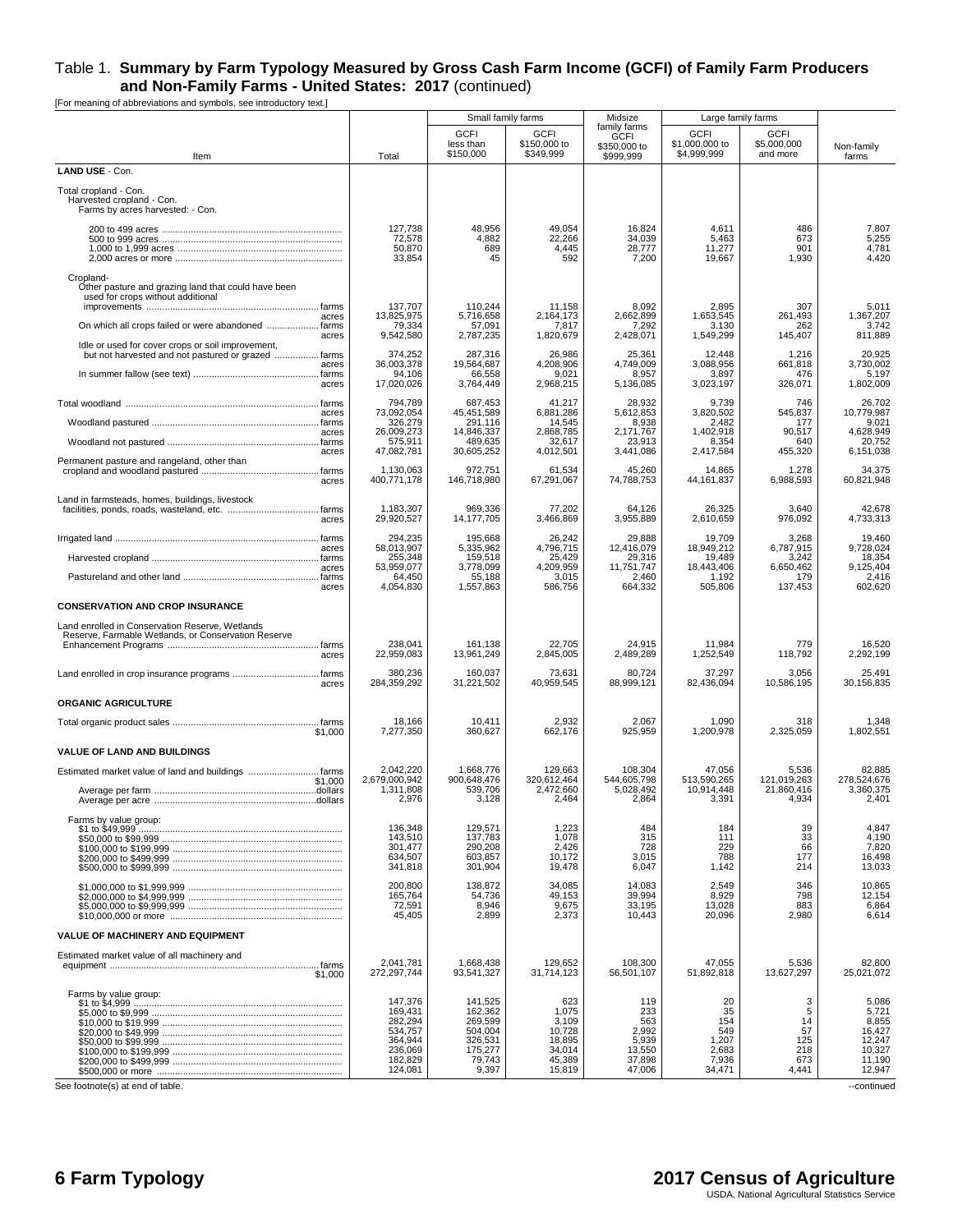[For meaning of abbreviations and symbols, see introductory text.]

|                                                                    |                          | Small family farms                    |                                          | Midsize<br>family farms                  | Large family farms                           |                                        |                      |
|--------------------------------------------------------------------|--------------------------|---------------------------------------|------------------------------------------|------------------------------------------|----------------------------------------------|----------------------------------------|----------------------|
| Item                                                               | Total                    | <b>GCFI</b><br>less than<br>\$150,000 | <b>GCFI</b><br>\$150,000 to<br>\$349,999 | <b>GCFI</b><br>\$350,000 to<br>\$999,999 | <b>GCFI</b><br>\$1,000,000 to<br>\$4,999,999 | <b>GCFI</b><br>\$5,000,000<br>and more | Non-family<br>farms  |
| SELECTED MACHINERY AND EQUIPMENT                                   |                          |                                       |                                          |                                          |                                              |                                        |                      |
| number                                                             | 1,600,677<br>3,343,533   | 1,267,907<br>2,037,185                | 118,886<br>345,528                       | 104,379<br>412,771                       | 46,055<br>277,543                            | 5,385<br>70,518                        | 58,065<br>199,988    |
|                                                                    | 1,623,762                | 1,287,360                             | 119.969                                  | 103.944                                  | 45,615                                       | 5,264                                  | 61,610               |
| number                                                             | 4,038,099<br>720,127     | 2,542,876<br>607,821                  | 445,408<br>40,143                        | 487,193<br>31,587                        | 282,976<br>14,111                            | 61,107<br>2,039                        | 218,539<br>24,426    |
| number                                                             | 995,918<br>1,097,190     | 799,785<br>866,047                    | 63,863<br>85,538                         | 54,604<br>70,533                         | 29,193<br>29,556                             | 8,699<br>3,775                         | 39,774<br>41,741     |
| number                                                             | 1,795,589<br>555,138     | 1,298,425<br>295,630                  | 167,142<br>91,405                        | 146,300<br>91,245                        | 76,726<br>41,046                             | 21,597<br>4,363                        | 85,399<br>31,449     |
| number                                                             | 1,246,592                | 444,666                               | 214,403                                  | 286,289                                  | 177,057                                      | 30,811                                 | 93,366               |
| number                                                             | 274,307<br>323,347       | 98,192<br>108,047                     | 55,976<br>63,680                         | 69,174<br>82,172                         | 31,944<br>43,990                             | 1,881<br>3,543                         | 17,140<br>21,915     |
| number                                                             | 13,948<br>18,217         | 2,479<br>2,862                        | 1,986<br>2,407                           | 4,506<br>5,710                           | 3,325<br>4,869                               | 218<br>411                             | 1,434<br>1,958       |
| number                                                             | 57,397<br>64,081         | 30,010<br>32,805                      | 8,812<br>9,845                           | 9,334<br>10.439                          | 4,925<br>5,755                               | 816<br>1.149                           | 3,500<br>4,088       |
| number                                                             | 538,311<br>662,339       | 408,426<br>496,206                    | 53,418<br>68,031                         | 41,840<br>53,274                         | 14,640<br>18,890                             | 1,312<br>1,923                         | 18,675<br>24,015     |
| <b>FERTILIZERS AND CHEMICALS</b>                                   |                          |                                       |                                          |                                          |                                              |                                        |                      |
| Commercial fertilizer, lime, and soil conditioners                 |                          |                                       |                                          |                                          |                                              |                                        |                      |
|                                                                    | 881,431<br>253,766,165   | 590.961<br>39,530,769                 | 102.004<br>33,575,185                    | 97,462<br>73,207,816                     | 43,883<br>69.396.143                         | 4.432<br>11,484,911                    | 42.689<br>26.571.341 |
| acres treated                                                      | 297,297                  | 204,419                               | 36,039                                   | 31,567                                   | 12,171                                       | 1,426                                  | 11,675               |
| acres treated                                                      | 23,888,525<br>50,105     | 6,263,565<br>39,806                   | 3,554,477<br>3,605                       | 5,572,252<br>2,502                       | 4,783,806<br>1,148                           | 1,531,748<br>264                       | 2,182,677<br>2,780   |
| acres treated                                                      | 3,454,441                | 1,230,101                             | 456,060                                  | 660,804                                  | 482,399                                      | 211,397                                | 413,680              |
| Acres treated to control-                                          | 306,214                  | 151,065                               | 45,694                                   | 54,217                                   | 30,253                                       | 3,552                                  | 21,433               |
| acres                                                              | 112,440,971<br>702,075   | 8,575,980<br>431,101                  | 11,209,659<br>94,600                     | 30,031,111<br>93,172                     | 39,513,266<br>42,201                         | 8,711,335<br>4,176                     | 14,399,620<br>36,825 |
| acres                                                              | 292,998,284<br>46,714    | 34,518,279<br>19,498                  | 37,886,385<br>7,620                      | 87,680,049<br>9,202                      | 89.295.658<br>5,685                          | 13,334,181<br>908                      | 30,283,732<br>3,801  |
| acres                                                              | 14,672,861<br>121,023    | 1,169,147<br>52,357                   | 1.590.127<br>17,285                      | 3,910,102<br>24,111                      | 4,703,217<br>15,480                          | 1.383.633<br>1,770                     | 1.916.635<br>10,020  |
| acres<br>Chemicals used to control growth,                         | 44,296,251               | 2,172,412                             | 3,631,529                                | 12,014,684                               | 16,876,670                                   | 3,462,540                              | 6,138,416            |
| acres on which used                                                | 38,207<br>14,743,773     | 13,792<br>522,499                     | 5,061<br>951,013                         | 8,395<br>3,844,195                       | 6,430<br>5,882,180                           | 823<br>1,161,188                       | 3,706<br>2,382,698   |
| <b>LAND USE PRACTICES</b>                                          |                          |                                       |                                          |                                          |                                              |                                        |                      |
|                                                                    | 218,165                  | 118,958                               | 35,311                                   | 35,982                                   | 14,556                                       | 1,141                                  | 12,217               |
| acres                                                              | 55,604,663<br>212,394    | 6,872,161<br>153,603                  | 8,406,839<br>18,580                      | 18,340,410<br>19,011                     | 14,720,772<br>9,742                          | 1,878,626<br>926                       | 5,385,855<br>10,532  |
| acres                                                              | 43,943,451<br>53,920     | 8,240,116<br>38,572                   | 4,478,707<br>4,892                       | 10,361,177<br>4,481                      | 13,053,967<br>2,255                          | 2,003,961<br>211                       | 5,805,523<br>3,509   |
| acres<br>Cropland on which no-till practices were used farms       | 13,113,309<br>279,370    | 4,786,742<br>148,025                  | 1,714,834<br>45,090                      | 2,203,873<br>47,978                      | 1,595,295<br>20,792                          | 193,886<br>1,398                       | 2,618,679<br>16,087  |
| acres<br>Cropland on which reduced tillage, excluding no till,     | 104,452,339              | 10,022,654                            | 14,352,205                               | 35,102,022                               | 32,006,810                                   | 3,229,820                              | 9,738,828            |
| acres                                                              | 217,069<br>97,753,854    | 95,065<br>7,636,092                   | 39,703<br>12,355,579                     | 45,539<br>31,330,408                     | 21,479<br>32,103,157                         | 1,685<br>4,039,389                     | 13,598<br>10,289,229 |
| Cropland on which intensive tillage practices                      | 264,893                  | 155,847                               | 37,646                                   | 35,759                                   | 18,382                                       | 2,246                                  | 15,013               |
| acres<br>Cropland planted to a cover crop (excluding CRP)<br>farms | 80,005,292<br>153,402    | 9,617,080<br>90,333                   | 10,136,887<br>20.449                     | 21.450.246<br>22,042                     | 24,956,686<br>10.439                         | 5,080,631<br>1,004                     | 8.763.762<br>9,135   |
| acres                                                              | 15,390,674               | 2,302,511                             | 1,922,638                                | 4,271,886                                | 4,112,737                                    | 882,950                                | 1,897,952            |
| <b>RENEWABLE ENERGY</b>                                            |                          |                                       |                                          |                                          |                                              |                                        |                      |
|                                                                    | 133,176<br>90,142        | 100,653<br>71,347                     | 10,833<br>6,597                          | 9,934<br>4,994                           | 4,767<br>2,450                               | 776<br>534                             | 6,213<br>4,220       |
|                                                                    | 14,136<br>686            | 8,138<br>357                          | 1,812<br>49                              | 2,120<br>62                              | 1,017<br>66                                  | 96<br>76                               | 953<br>76            |
| Geothermal/geoexchange systems (see text) farms                    | 30,343                   | 22,351                                | 2,452                                    | 3,026                                    | 1,380                                        | 86                                     | 1,048                |
|                                                                    | 1,710<br>2,034           | 1,331<br>1,345                        | 134<br>235                               | 81<br>206                                | 42<br>107                                    | 5<br>9                                 | 117<br>132           |
|                                                                    | 1,759<br>3,171           | 1,141<br>2,637                        | 199<br>218                               | 195<br>119                               | 113<br>47                                    | 5<br>13                                | 106<br>137           |
|                                                                    | 20,072                   | 11,634                                | 2,792                                    | 3,093                                    | 1,255                                        | 109                                    | 1,189                |
|                                                                    |                          |                                       |                                          |                                          |                                              |                                        |                      |
| <b>TENURE</b>                                                      | 1,408,961                | 1,277,969                             | 48,047                                   | 22,490                                   | 7,680                                        | 1,973                                  | 50,802               |
|                                                                    | 493,137                  | 288,625                               | 69,378                                   | 75,956                                   | 34,833                                       | 2,883<br>680                           | 21,462               |
| OWNED AND RENTED LAND                                              | 140,122                  | 102,182                               | 12,238                                   | 9,858                                    | 4,543                                        |                                        | 10,621               |
|                                                                    | 1,908,519                | 1,571,240                             | 118,180                                  | 98,875                                   | 42,654                                       | 4,873                                  | 72,697               |
| acres<br>.farms                                                    | 609,404,104<br>1,917,281 | 240,543,615<br>1,581,055              | 87,490,574<br>117,425                    | 103,261,657<br>98,448                    | 76,225,432<br>42,514                         | 15,361,685<br>4,856                    | 86,521,141<br>72,983 |
| acres                                                              | 547,756,082              | 212,053,531                           | 77,295,281                               | 95,913,864                               | 70,384,126                                   | 13,404,486                             | 78,704,794           |
| .farms<br>acres                                                    | 621,563<br>356,402,913   | 378,883<br>77,389,970                 | 81,945<br>53,509,442                     | 86,021<br>94,801,096                     | 39,459<br>81,548,126                         | 3,581<br>11,229,968                    | 31,674<br>37,924,311 |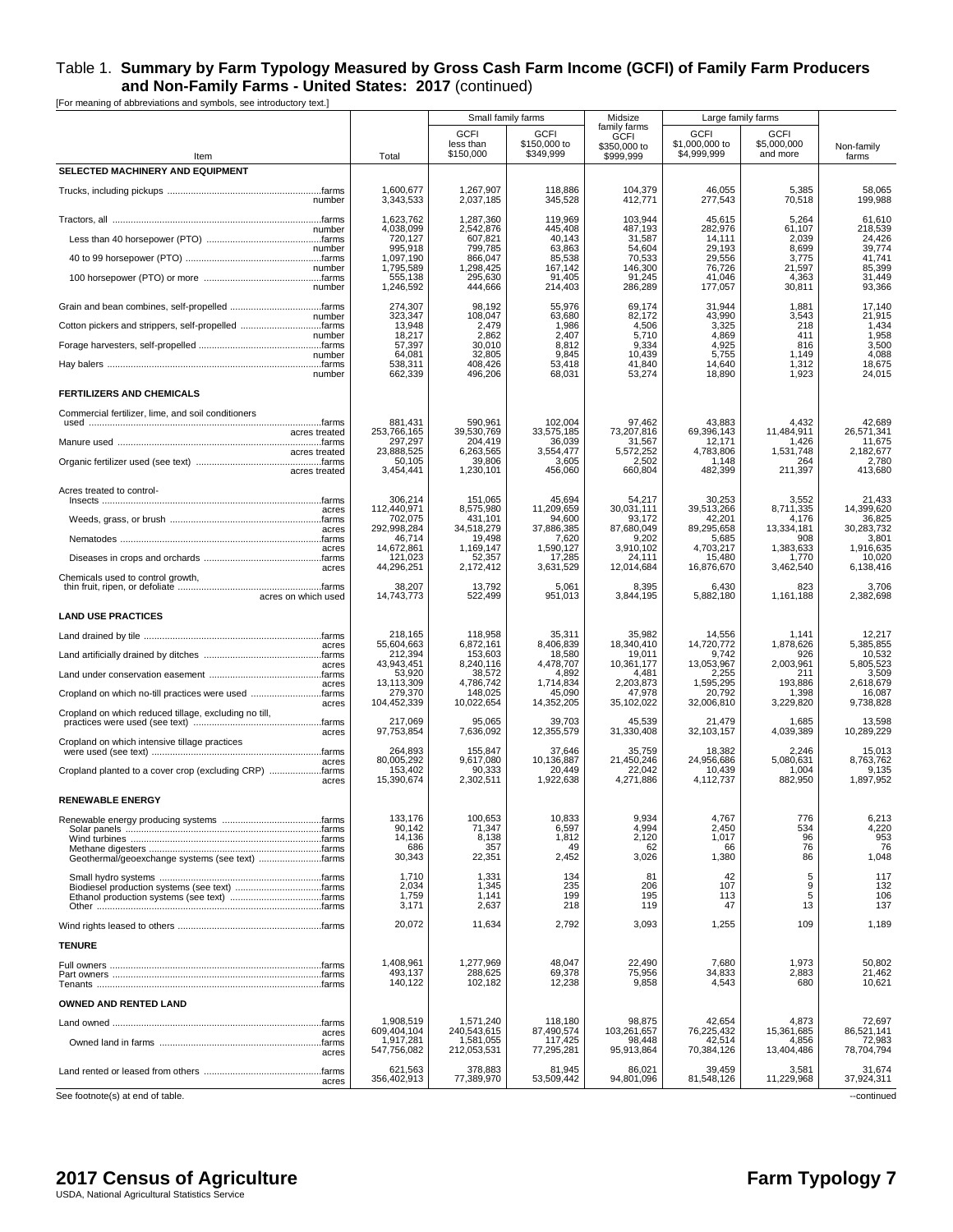|                                                                       |                        | Small family farms                    |                                          | Midsize                                                  | Large family farms                           |                                 |                      |
|-----------------------------------------------------------------------|------------------------|---------------------------------------|------------------------------------------|----------------------------------------------------------|----------------------------------------------|---------------------------------|----------------------|
| Item                                                                  | Total                  | <b>GCFI</b><br>less than<br>\$150,000 | <b>GCFI</b><br>\$150,000 to<br>\$349,999 | family farms<br><b>GCFI</b><br>\$350,000 to<br>\$999,999 | <b>GCFI</b><br>\$1,000,000 to<br>\$4,999,999 | GCFI<br>\$5,000,000<br>and more | Non-family<br>farms  |
| <b>OWNED AND RENTED LAND - Con.</b>                                   |                        |                                       |                                          |                                                          |                                              |                                 |                      |
| Land rented or leased from others - Con.                              |                        |                                       |                                          |                                                          |                                              |                                 |                      |
| acres                                                                 | 616,954<br>352,461,494 | 375,236<br>75,882,311                 | 81,616<br>52,845,644                     | 85,814<br>94,213,278                                     | 39,375<br>81,091,692                         | 3,563<br>11,122,914             | 31,350<br>37.305.655 |
| acres                                                                 | 299,223<br>75,303,979  | 241,628<br>39,057,717                 | 20,661<br>10,859,091                     | 13,760<br>7,935,751                                      | 5,678<br>6,358,640                           | 862<br>2,064,253                | 16,634<br>9,028,527  |
| TOTAL PRODUCERS AND FARMS BY NUMBER OF<br><b>PRODUCERS (SEE TEXT)</b> |                        |                                       |                                          |                                                          |                                              |                                 |                      |
| Farms by number of producers:                                         | 3,447,028              | 2,746,221                             | 219,654                                  | 192,218                                                  | 96,072                                       | 14,839                          | 178,024              |
|                                                                       | 931,799<br>930,782     | 770,547<br>783,242                    | 62,336<br>52,730                         | 49,325<br>42,681                                         | 17,443<br>18,146                             | 1,698<br>1,566                  | 30,450<br>32,417     |
|                                                                       | 112,085                | 73,333                                | 9,378                                    | 10,487                                                   | 6,961                                        | 1,190                           | 10,736               |
|                                                                       | 47,674<br>19,880       | 30,524<br>11,130                      | 3,804<br>1,415                           | 4,336<br>1,475                                           | 3,035<br>1,471                               | 495<br>587                      | 5,480<br>3,802       |
| Farms by number of male producers:                                    | 2,196,554              | 1,688,995                             | 154,419                                  | 140,694                                                  | 73,143                                       | 11,818                          | 127,485              |
|                                                                       | 1,618,987<br>193,568   | 1,359,877<br>119,998                  | 103,165<br>18,139                        | 79,913<br>20,803                                         | 28,652<br>11,772                             | 2,430<br>1,458                  | 44,950<br>21,398     |
|                                                                       | 41,687                 | 20,810                                | 3,698                                    | 4,902                                                    | 4,639                                        | 963                             | 6,675                |
|                                                                       | 8,908<br>4,423         | 4,241<br>1,597                        | 603<br>249                               | 746<br>255                                               | 1,071<br>437                                 | 287<br>337                      | 1,960<br>1,548       |
|                                                                       | 1,250,474              | 1,057,226                             | 65,235                                   | 51,524                                                   | 22,929                                       | 3,021                           | 50,539               |
| Farms by number of female producers:                                  | 1,056,669              | 914,837                               | 53,684                                   | 41,098                                                   | 16,462                                       | 1,581                           | 29,007               |
|                                                                       | 69,980<br>10,981       | 53,362<br>7,750                       | 4,195<br>668                             | 3,919<br>543                                             | 2,250<br>408                                 | 360<br>110                      | 5,894<br>1,502       |
|                                                                       | 2,867                  | 1,895                                 | 172                                      | 138                                                      | 98                                           | 44                              | 520                  |
|                                                                       | 1,475                  | 824                                   | 70                                       | 65                                                       | 54                                           | 36                              | 426                  |
| <b>PRODUCERS' CHARACTERISTICS3 (SEE TEXT)</b>                         |                        |                                       |                                          |                                                          |                                              |                                 |                      |
| Sex of producers:                                                     | 2,172,373<br>1,227,461 | 1,678,404<br>1,045,242                | 153,143<br>63,663                        | 139,494<br>49,898                                        | 71,371<br>21,271                             | 10,424<br>2,304                 | 119,537<br>45,083    |
|                                                                       | 158,298                | 39,233                                | 21,669                                   | 33,619                                                   | 27,311                                       | 6,011                           | 30,455               |
| Primary occupation:                                                   |                        |                                       |                                          |                                                          |                                              |                                 |                      |
|                                                                       | 1,416,848<br>1,982,986 | 948,549<br>1,775,097                  | 150,327<br>66,479                        | 149,930<br>39,462                                        | 79,075<br>13,567                             | 10,958<br>1,770                 | 78,009<br>86,611     |
| Place of residence:                                                   | 2.530.442              | 2,073,110                             | 165,953                                  | 145,468                                                  | 64.797                                       | 6,379                           | 74,735               |
|                                                                       | 869,392                | 650,536                               | 50,853                                   | 43,924                                                   | 27,845                                       | 6,349                           | 89,885               |
| Days of work off farm:                                                | 1,311,334              | 931,700                               | 115,203                                  | 117,493                                                  | 64,557                                       | 9,150                           | 73,231               |
| Any …………………………………………………………………………………                                   | 2,088,500<br>285,477   | 1,791,946<br>228,150                  | 101,603<br>19,494                        | 71,899<br>16,314                                         | 28,085<br>6,497                              | 3,578<br>724                    | 91,389<br>14,298     |
|                                                                       | 151,972                | 126,605                               | 9,374                                    | 6,895                                                    | 2,414                                        | 247                             | 6,437                |
|                                                                       | 282,056<br>1,368,995   | 240,608<br>1,196,583                  | 15,788<br>56,947                         | 10,765<br>37,925                                         | 3,634<br>15,540                              | 354<br>2,253                    | 10,907<br>59,747     |
| Years on present farm:                                                |                        |                                       |                                          |                                                          |                                              |                                 |                      |
|                                                                       | 201,061<br>268,316     | 176,488<br>233,687                    | 7,272<br>10,362                          | 4,917<br>7,484                                           | 2,014<br>3,054                               | 320<br>489                      | 10,050<br>13,240     |
|                                                                       | 495,022                | 416,507                               | 24,572                                   | 18,337                                                   | 8,338                                        | 1,297                           | 25,971               |
|                                                                       | 2,435,435<br>21.3      | 1,896,964<br>20.2                     | 174,600<br>26.6                          | 158,654<br>27.5                                          | 79,236<br>27.3                               | 10,622<br>24.7                  | 115,359<br>20.9      |
| Years operating any farm (see text):                                  |                        |                                       |                                          |                                                          |                                              |                                 |                      |
|                                                                       | 474,198<br>434,076     | 417,394<br>366,133                    | 17,435<br>21,234                         | 11,604<br>16,242                                         | 4,587<br>7,170                               | 711<br>1,045                    | 22,467<br>22,252     |
|                                                                       | 2,491,560              | 1,940,119                             | 178,137                                  | 161,546                                                  | 80,885                                       | 10,972                          | 119,901              |
|                                                                       | 23.4                   | 22.3                                  | 28.8                                     | 29.6                                                     | 29.5                                         | 27.4                            | 23.6                 |
| Age group:                                                            | 50,943                 | 40,774                                | 4,073                                    | 3,130                                                    | 1,157                                        | 95                              | 1,714                |
|                                                                       | 234.496                | 177.193                               | 19,311                                   | 17,098                                                   | 8,332                                        | 1.111                           | 11,451               |
|                                                                       | 390,345<br>614,654     | 302,230<br>486,954                    | 26,863<br>38,327                         | 26,028<br>36,661                                         | 14,150<br>19,876                             | 1,985<br>2,927                  | 19,089<br>29,909     |
|                                                                       | 955,354                | 751,854                               | 62,929                                   | 60,091                                                   | 28,571                                       | 3,806                           | 48,103               |
|                                                                       | 757,936<br>396,106     | 629,931<br>334,710                    | 43,506<br>21,797                         | 32,565<br>13,819                                         | 14,594<br>5,962                              | 1,905<br>899                    | 35,435<br>18,919     |
|                                                                       | 57.5                   | 57.9                                  | 56.0                                     | 54.8                                                     | 54.1                                         | 54.2                            | 57.5                 |
|                                                                       | 321,261                | 245,047                               | 25,985                                   | 22,906                                                   | 10,713                                       | 1,410                           | 15,200               |
|                                                                       | 112,451                | 96,993                                | 4,155                                    | 3,269                                                    | 2,009                                        | 620                             | 5,405                |
| Producers by race:                                                    | 58,199                 | 53,516                                | 1,178                                    | 669                                                      | 228                                          | 34                              | 2,574                |
|                                                                       | 22,016<br>45,508       | 15,392<br>42,465                      | 2,203<br>660                             | 1,670<br>335                                             | 856<br>105                                   | 208<br>17                       | 1,687<br>1,926       |
| See footnote(s) at end of table.                                      |                        |                                       |                                          |                                                          |                                              |                                 | --continued          |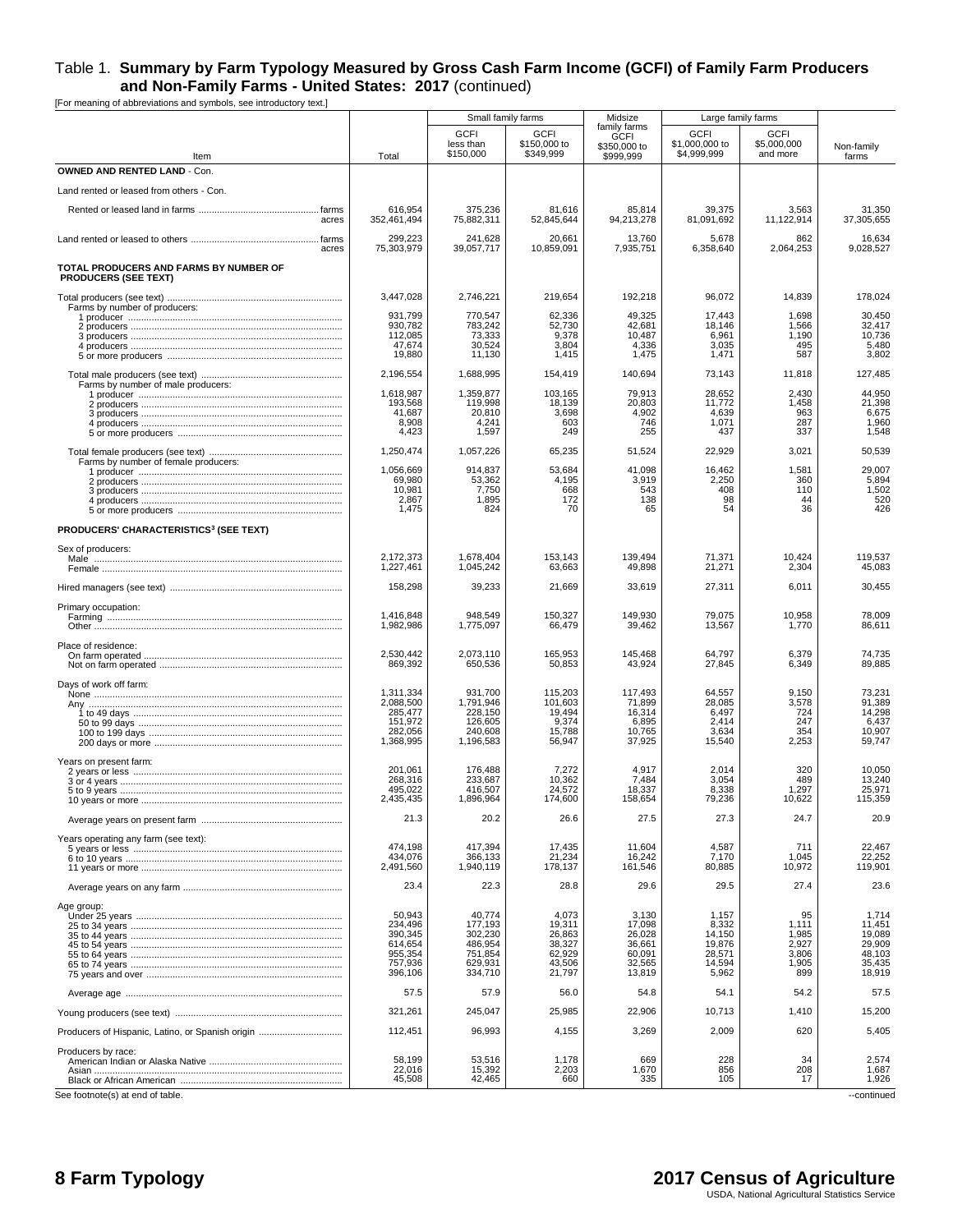|                                                                                                                               |                                                                                                        | Small family farms                                                                                    |                                                                                            | Midsize                                                                                    | Large family farms                                                          |                                                                   |                                                                                        |
|-------------------------------------------------------------------------------------------------------------------------------|--------------------------------------------------------------------------------------------------------|-------------------------------------------------------------------------------------------------------|--------------------------------------------------------------------------------------------|--------------------------------------------------------------------------------------------|-----------------------------------------------------------------------------|-------------------------------------------------------------------|----------------------------------------------------------------------------------------|
| Item                                                                                                                          | Total                                                                                                  | <b>GCFI</b><br>less than<br>\$150,000                                                                 | <b>GCFI</b><br>\$150,000 to<br>\$349,999                                                   | family farms<br><b>GCFI</b><br>\$350,000 to<br>\$999,999                                   | <b>GCFI</b><br>\$1,000,000 to<br>\$4,999,999                                | <b>GCFI</b><br>\$5,000,000<br>and more                            | Non-family<br>farms                                                                    |
| PRODUCERS' CHARACTERISTICS <sup>3</sup> (SEE TEXT) - Con.                                                                     |                                                                                                        |                                                                                                       |                                                                                            |                                                                                            |                                                                             |                                                                   |                                                                                        |
| Producers by race: - Con.                                                                                                     |                                                                                                        |                                                                                                       |                                                                                            |                                                                                            |                                                                             |                                                                   |                                                                                        |
|                                                                                                                               | 3,018<br>3.244.344<br>26,749                                                                           | 2,608<br>2,585,837<br>23,828                                                                          | 103<br>211,704<br>958                                                                      | 44<br>186,064<br>610                                                                       | 25<br>91,162<br>266                                                         | 13<br>12,409<br>47                                                | 225<br>157,168<br>1,040                                                                |
| Military service (see text):                                                                                                  | 3,029,215<br>370,619                                                                                   | 2,399,272<br>324,374                                                                                  | 201,178<br>15,628                                                                          | 179,030<br>10,362                                                                          | 87,958<br>4,684                                                             | 12,064<br>664                                                     | 149,713<br>14,907                                                                      |
| Number of persons living in producers'                                                                                        | 6,577,050                                                                                              | 5,077,667                                                                                             | 460,518                                                                                    | 419,514                                                                                    | 223,619                                                                     | 34,393                                                            | 361,339                                                                                |
| On farm involvement in decisionmaking (see text):                                                                             | 2,950,329<br>2.530.154<br>2,095,061<br>2,541,028<br>1,911,680                                          | 2,372,354<br>2,014,848<br>1,761,121<br>2,020,961<br>1,514,031                                         | 188,145<br>167,383<br>117,425<br>173,073<br>132,645                                        | 165,497<br>149,512<br>95,596<br>151,669<br>119,628                                         | 81,092<br>73,030<br>40,947<br>71,997<br>57,655                              | 11,226<br>9,411<br>6,476<br>9,226<br>7,677                        | 132,015<br>115,970<br>73,496<br>114,102<br>80,044                                      |
| FARMS BY TYPE OF ORGANIZATION (SEE TEXT)                                                                                      |                                                                                                        |                                                                                                       |                                                                                            |                                                                                            |                                                                             |                                                                   |                                                                                        |
| Operation more than 50 percent owned by one producer's<br>household and/or extended family (see text) farms<br>acres<br>acres | 1,959,335<br>784,207,127<br>136,350<br>101,622,197                                                     | 1,668,776<br>287,935,842<br>91,860<br>24,518,538                                                      | 129,663<br>130,140,925<br>11,847<br>14,315,588                                             | 108,304<br>190, 127, 142<br>11,816<br>23,272,444                                           | 47,056<br>151,475,818<br>6,729<br>19,728,687                                | 5,536<br>24,527,400<br>1,216<br>4,548,313                         | 12,882<br>15,238,627                                                                   |
| <b>LEGAL STATUS FOR TAX PURPOSES</b>                                                                                          |                                                                                                        |                                                                                                       |                                                                                            |                                                                                            |                                                                             |                                                                   |                                                                                        |
|                                                                                                                               | 1,751,126                                                                                              | 1,540,122                                                                                             | 105,214                                                                                    | 78,785                                                                                     | 25,329                                                                      | 1,676                                                             |                                                                                        |
| acres                                                                                                                         | 541,071,476<br>130,173                                                                                 | 238,502,348<br>58,399                                                                                 | 93,149,679<br>10,499                                                                       | 124,689,175<br>12,714                                                                      | 77.108.762<br>10,492                                                        | 7,621,512<br>1,707                                                | 36,362                                                                                 |
| acres<br>acres                                                                                                                | 158,051,459<br>101,609<br>133,394,274                                                                  | 21,868,262<br>44,536<br>17,690,641                                                                    | 14.695.503<br>8,304<br>12,041,320                                                          | 30.815.407<br>10,397<br>26,221,472                                                         | 39.764.319<br>9.091<br>34,045,103                                           | 8,545,534<br>1,562<br>7,659,452                                   | 42,362,434<br>27,719<br>35,736,286                                                     |
|                                                                                                                               | 116,840                                                                                                | 47,018                                                                                                | 12,102                                                                                     | 15,743                                                                                     | 10,781                                                                      | 2,064                                                             | 29,132                                                                                 |
| acres                                                                                                                         | 139,561,784<br>104,155                                                                                 | 14,925,045<br>43,245                                                                                  | 14,331,558<br>11,424                                                                       | 32,135,049<br>15,039                                                                       | 31,516,386<br>10,256                                                        | 7,047,602<br>1,852                                                | 39,606,144<br>22,339                                                                   |
| acres                                                                                                                         | 126,671,963<br>2,304<br>101,851                                                                        | 13,991,833<br>690<br>42,555                                                                           | 13,583,789<br>217<br>11,207                                                                | 31,202,023<br>211<br>14,828                                                                | 29,707,824<br>247<br>10,009                                                 | 6,273,219<br>121<br>1,731                                         | 31,913,275<br>818<br>21,521                                                            |
|                                                                                                                               | 12,685                                                                                                 | 3,773                                                                                                 | 678                                                                                        | 704                                                                                        | 525                                                                         | 212                                                               | 6,793                                                                                  |
| acres                                                                                                                         | 12,889,821<br>1,144<br>11,541                                                                          | 933,212<br>107<br>3,666                                                                               | 747,769<br>23<br>655                                                                       | 933,026<br>19<br>685                                                                       | 1,808,562<br>35<br>490                                                      | 774,383<br>59<br>153                                              | 7,692,869<br>901<br>5,892                                                              |
| Other - estate or trust, prison farm, grazing association,<br>acres                                                           | 44,081<br>61,532,857                                                                                   | 23,237<br>12,640,187                                                                                  | 1,848<br>7,964,185                                                                         | 1,062<br>2,487,511                                                                         | 454<br>3,086,351                                                            | 89<br>1,312,752                                                   | 17,391<br>34,041,871                                                                   |
| <b>HIRED FARM LABOR</b>                                                                                                       |                                                                                                        |                                                                                                       |                                                                                            |                                                                                            |                                                                             |                                                                   |                                                                                        |
|                                                                                                                               | 513,137                                                                                                | 290,263                                                                                               | 64,452                                                                                     | 74,745                                                                                     | 41,779                                                                      | 5,373                                                             | 36,525                                                                                 |
| workers<br>Workers by days worked:                                                                                            | 2,411,033                                                                                              | 709,002                                                                                               | 215,000                                                                                    | 324,828                                                                                    | 400,889                                                                     | 369,981                                                           | 391,333                                                                                |
| workers                                                                                                                       | 239,131<br>973,940<br>381,561                                                                          | 87,885<br>160,022<br>234,883                                                                          | 34,942<br>75,094<br>44,542                                                                 | 50,295<br>135,049<br>48,882                                                                | 35,646<br>196,477<br>26,345                                                 | 5,186<br>200,036<br>3,207                                         | 25,177<br>207,262<br>23,702                                                            |
| workers<br>Migrant farm labor on farms with hired labor farms<br>Migrant farm labor on farms reporting only                   | 1,437,093<br>18,826                                                                                    | 548,980<br>4,257                                                                                      | 139,906<br>2,434                                                                           | 189,779<br>4,406                                                                           | 204,412<br>4,471                                                            | 169,945<br>992                                                    | 184,071<br>2,266                                                                       |
|                                                                                                                               | 3,243<br>956,018                                                                                       | 1,987<br>815,408                                                                                      | 548<br>54,318                                                                              | 395<br>40,992                                                                              | 122<br>13,765                                                               | 13<br>789                                                         | 178<br>30,746                                                                          |
| workers<br><b>FARMS BY SIZE</b>                                                                                               | 2,160,205                                                                                              | 1,840,766                                                                                             | 123,481                                                                                    | 85,463                                                                                     | 28,029                                                                      | 2,245                                                             | 80,221                                                                                 |
|                                                                                                                               | 273,325<br>583,001                                                                                     | 261,869<br>555,171                                                                                    | 2,753<br>8,739                                                                             | 1,221<br>2,936                                                                             | 491<br>1,284                                                                | 107<br>364                                                        | 6,884<br>14,507                                                                        |
|                                                                                                                               | 135,126<br>163,251<br>149,478<br>116,908<br>74,086<br>57,096<br>183,835<br>133,321<br>87,666<br>85,127 | 126,000<br>150,597<br>135,692<br>104,410<br>63,668<br>46,926<br>125,584<br>59,208<br>24,574<br>15,077 | 3,488<br>4,745<br>5,276<br>4,690<br>4,510<br>4,976<br>34,863<br>30,097<br>12,818<br>12,708 | 1,291<br>1,955<br>2,256<br>2,168<br>2,006<br>1,882<br>10,339<br>29,466<br>31,931<br>20,853 | 313<br>391<br>561<br>545<br>599<br>547<br>2,932<br>4,915<br>9,952<br>24,526 | 97<br>158<br>150<br>116<br>92<br>67<br>407<br>683<br>914<br>2,381 | 3,937<br>5,405<br>5,543<br>4,979<br>3,211<br>2,698<br>9,710<br>8,952<br>7,477<br>9,582 |
| <b>FARMS BY NORTH AMERICAN INDUSTRY</b><br><b>CLASSIFICATION SYSTEM (NAICS)</b>                                               |                                                                                                        |                                                                                                       |                                                                                            |                                                                                            |                                                                             |                                                                   |                                                                                        |
| Greenhouse, nursery, and floriculture production (1114)                                                                       | 325,033<br>45,165<br>95,441<br>45,477                                                                  | 170,153<br>37,021<br>75,272<br>34,200                                                                 | 56,288<br>1,783<br>5,972<br>3,241                                                          | 56,796<br>1,691<br>4,992<br>2,493                                                          | 22,278<br>1,694<br>3,116<br>1,779                                           | 444<br>553<br>590<br>458                                          | 19,074<br>2,423<br>5,499<br>3,306                                                      |
| See footnote(s) at end of table.                                                                                              |                                                                                                        |                                                                                                       |                                                                                            |                                                                                            |                                                                             |                                                                   | --continued                                                                            |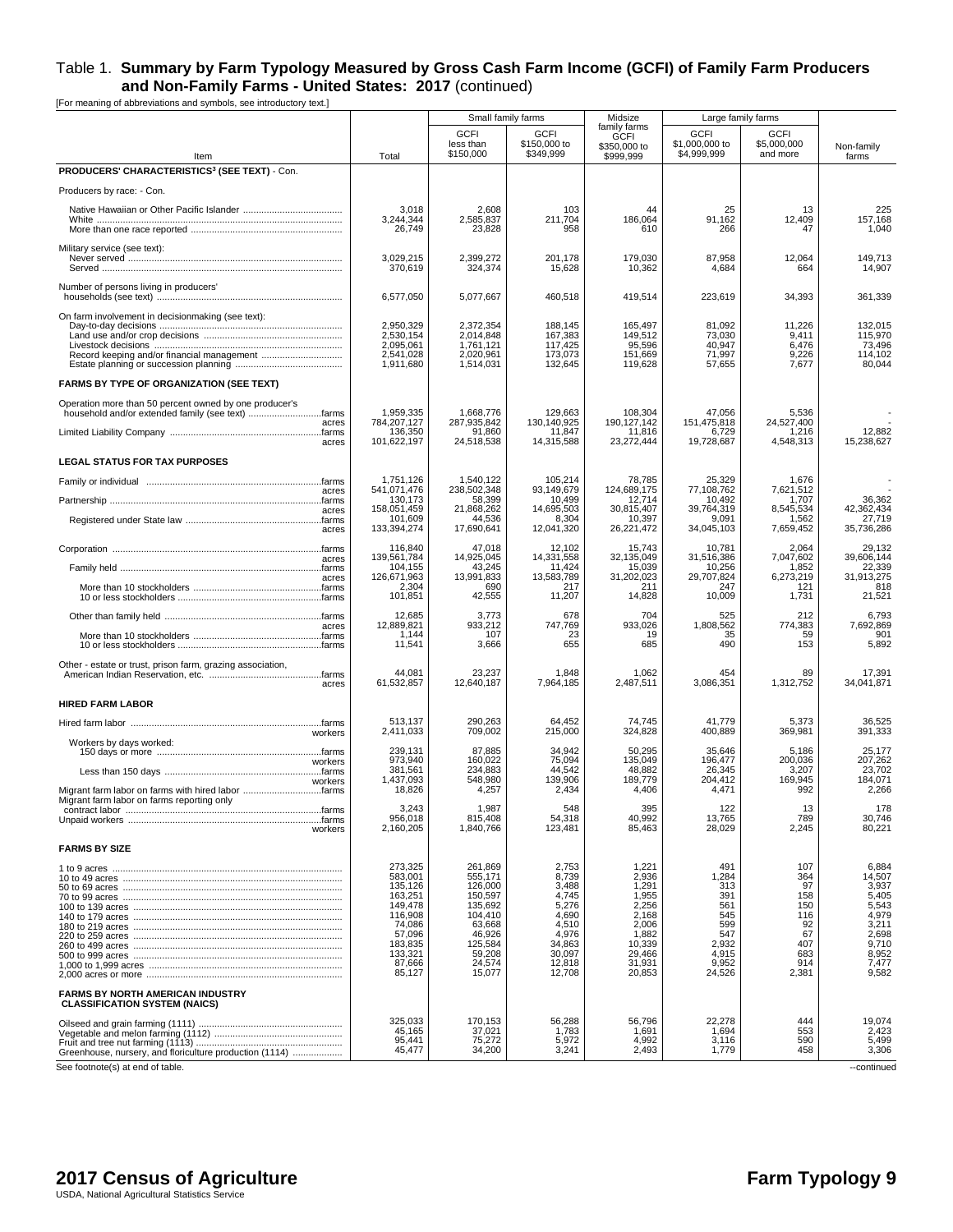[For meaning of abbreviations and symbols, see introductory text.]

|                                                                                        |                                                                                 | Small family farms                                                            |                                                                      | Midsize                                                             | Large family farms                                            |                                                      |                                                                      |
|----------------------------------------------------------------------------------------|---------------------------------------------------------------------------------|-------------------------------------------------------------------------------|----------------------------------------------------------------------|---------------------------------------------------------------------|---------------------------------------------------------------|------------------------------------------------------|----------------------------------------------------------------------|
| Item                                                                                   | Total                                                                           | <b>GCFI</b><br>less than<br>\$150,000                                         | <b>GCFI</b><br>\$150,000 to<br>\$349,999                             | family farms<br><b>GCFI</b><br>\$350,000 to<br>\$999,999            | <b>GCFI</b><br>\$1,000,000 to<br>\$4.999.999                  | GCFI<br>\$5,000,000<br>and more                      | Non-family<br>farms                                                  |
| <b>FARMS BY NORTH AMERICAN INDUSTRY</b><br><b>CLASSIFICATION SYSTEM (NAICS) - Con.</b> |                                                                                 |                                                                               |                                                                      |                                                                     |                                                               |                                                      |                                                                      |
| Sugarcane farming, hay farming, and all other                                          | 455,974<br>3,757<br>8,815                                                       | 410,187<br>1,865<br>2,089                                                     | 11,364<br>644<br>1,436                                               | 8,718<br>743<br>2,821                                               | 4,300<br>332<br>1,545                                         | 254<br>11<br>45                                      | 21,151<br>162<br>879                                                 |
| Aquaculture and other animal production (1125,                                         | 443.402<br>641,496<br>13,379<br>37,750<br>23,048<br>44,260<br>92,974<br>222,223 | 406,233<br>584,317<br>5,931<br>8,828<br>14,763<br>28,323<br>90,698<br>209,083 | 9,284<br>22,952<br>1,911<br>11,179<br>2,131<br>9,046<br>517<br>3,279 | 5,154<br>12,784<br>2,259<br>9,621<br>2,647<br>4,247<br>244<br>1,812 | 2.423<br>3,802<br>1,958<br>4,504<br>1,794<br>843<br>77<br>911 | 198<br>288<br>497<br>1,545<br>441<br>343<br>6<br>117 | 20,110<br>17,353<br>823<br>2,073<br>1,272<br>1,458<br>1,432<br>7,021 |
| OTHER FARM CHARACTERISTICS                                                             |                                                                                 |                                                                               |                                                                      |                                                                     |                                                               |                                                      |                                                                      |
| Farms reporting-<br>Mobile internet service for a cell phone or                        | 1,540,022<br>48,669<br>388,683<br>299,583<br>153,886                            | 1,234,217<br>38,887<br>312,229<br>248,876<br>108,653                          | 103,727<br>3,659<br>25,594<br>16,749<br>14,455                       | 93,527<br>2,995<br>23,629<br>13,562<br>15,165                       | 41,962<br>1.119<br>10,905<br>6,422<br>7,124                   | 5,081<br>131<br>1,362<br>865<br>897                  | 61,508<br>1,878<br>14,964<br>13,109<br>7,592                         |
|                                                                                        | 594,565<br>299,501<br>114,448<br>46,439                                         | 472.452<br>239,314<br>88,357<br>37,430                                        | 40,732<br>20,009<br>8,970<br>2,623                                   | 38,004<br>18,842<br>7,688<br>2,772                                  | 18,264<br>8,955<br>2,886<br>1,522                             | 2,027<br>1,273<br>421<br>237                         | 23,086<br>11,108<br>6,126<br>1,855                                   |
| Farms by number of households sharing in net income<br>of operation:                   | 1,691,986<br>256,840<br>54,679<br>22,781<br>15,934                              | 1,433,513<br>181,612<br>31,256<br>13,485<br>8,910                             | 99,388<br>21,606<br>5,274<br>1,953<br>1,442                          | 77,501<br>21,212<br>6,035<br>2,165<br>1,391                         | 29,783<br>10,445<br>4,109<br>1,613<br>1,106                   | 2,828<br>1,366<br>650<br>361<br>331                  | 48,973<br>20,599<br>7,355<br>3,204<br>2,754                          |
| <b>LIVESTOCK</b>                                                                       |                                                                                 |                                                                               |                                                                      |                                                                     |                                                               |                                                      |                                                                      |
| number                                                                                 | 882,692<br>93,648,041                                                           | 720,444<br>26,148,103                                                         | 63,095<br>10,924,070                                                 | 49,593<br>15,283,449                                                | 19,073<br>14,338,618                                          | 2,635<br>14,032,356                                  | 27,852<br>12,921,445                                                 |
| Farms with-<br>1 to 9 …………………………………………………………………………………                                  | 228,611<br>370,219<br>118,805<br>80,326<br>56,079<br>28,652                     | 221,453<br>343,999<br>93,531<br>46,188<br>14,438<br>835                       | 1,940<br>10,537<br>13,961<br>17,167<br>16,231<br>3,259               | 1,078<br>5,239<br>5,908<br>11,425<br>16,869<br>9,074                | 308<br>1,315<br>1,097<br>1,758<br>4,721<br>9,874              | 16<br>37<br>23<br>44<br>69<br>2,446                  | 3,816<br>9,092<br>4,285<br>3,744<br>3,751<br>3,164                   |
| number                                                                                 | 768,542<br>41,261,670                                                           | 628,646<br>15,101,048                                                         | 55,812<br>5,688,038                                                  | 42,767<br>6,963,099                                                 | 15,183<br>5,246,686                                           | 2,039<br>4,693,604                                   | 24,095<br>3,569,195                                                  |
| number                                                                                 | 729,046<br>31,722,039                                                           | 616,212<br>14,877,644                                                         | 45,633<br>5,038,784                                                  | 33,678<br>5,799,702                                                 | 10,897<br>3,248,415                                           | 592<br>419,004                                       | 22,034<br>2,338,490                                                  |
| Farms with-                                                                            | 244,836<br>331,899<br>80,411<br>42,774<br>23,188<br>5,938                       | 235,403<br>298,465<br>59,062<br>20,473<br>2,741<br>68                         | 3,052<br>13,808<br>9,429<br>10,699<br>8,176<br>469                   | 1,759<br>8,360<br>6,425<br>6,881<br>7,697<br>2,556                  | 484<br>2,056<br>1,761<br>2,121<br>2,603<br>1,872              | 23<br>93<br>92<br>74<br>130<br>180                   | 4,115<br>9,117<br>3,642<br>2,526<br>1,841<br>793                     |
| number                                                                                 | 54.599<br>9,539,631                                                             | 22.022<br>223,404                                                             | 12.493<br>649,254                                                    | 10,818<br>1,163,397                                                 | 4.920<br>1,998,271                                            | 1,583<br>4,274,600                                   | 2,763<br>1,230,705                                                   |
| Farms with                                                                             | 16,932<br>11,479<br>12,137<br>6,757<br>3,830<br>3,464                           | 15,262<br>6,144<br>593<br>23                                                  | 851<br>4,446<br>6,716<br>477<br>3                                    | 268<br>512<br>4,256<br>5,145<br>633                                 | 46<br>28<br>108<br>580<br>2,759<br>1,399                      | $\overline{7}$<br>$\overline{4}$<br>6<br>7<br>1,559  | 498<br>349<br>460<br>526<br>428<br>502                               |
| number                                                                                 | 706,940<br>52,386,371                                                           | 555,639<br>11,047,055                                                         | 59,368<br>5,236,032                                                  | 47,346<br>8,320,350                                                 | 18,411<br>9,091,932                                           | 2,530<br>9,338,752                                   | 23,646<br>9,352,250                                                  |
| number                                                                                 | 711,827<br>69,812,061                                                           | 555,257<br>12.227.595                                                         | 61,739<br>6,601,003                                                  | 49,011<br>10,015,511                                                | 18,802<br>11,368,554                                          | 2,629<br>14,010,998                                  | 24,389<br>15,588,400                                                 |
| \$1,000                                                                                | 77,189,334<br>357,593                                                           | 9,193,754<br>288,425                                                          | 5.850.137<br>28,046                                                  | 9,940,763<br>19,930                                                 | 13,109,132<br>7,515                                           | 17,572,298<br>1,564                                  | 21,523,250<br>12,113                                                 |
| number<br>number<br>number                                                             | 11,965,502<br>629,605<br>57,846,559<br>30,273<br>24,649,997                     | 3,958,901<br>479,143<br>8,268,694<br>9,248<br>314,796                         | 1.437.428<br>59,381<br>5,163,575<br>6,093<br>488,366                 | 1,636,508<br>47,698<br>8,379,003<br>7,615<br>1,362,364              | 1,365,596<br>18,474<br>10,002,958<br>4,692<br>3,437,090       | 2,304,854<br>2,584<br>11,706,144<br>694<br>7,954,856 | 1.262.215<br>22,325<br>14,326,185<br>1,931<br>11,092,525             |
|                                                                                        | 66,439<br>72,381,007                                                            | 50,879<br>5,130,641                                                           | 4,245<br>7,545,243                                                   | 4,783<br>12,803,373                                                 | 3,186<br>15,521,342                                           | 557<br>17,391,470                                    | 2,789<br>13,988,938                                                  |
| number<br>Farms with-                                                                  | 46,475<br>3,759<br>1,889<br>1,220                                               | 43,454<br>3,208<br>1,418<br>726                                               | 1,164<br>227<br>190<br>198                                           | 613<br>134<br>147<br>169                                            | 152<br>27<br>42<br>43                                         | 13<br>$\overline{c}$<br>$\mathbf{1}$                 | 1,079<br>161<br>92<br>83                                             |

See footnote(s) at end of table. <br>
--continued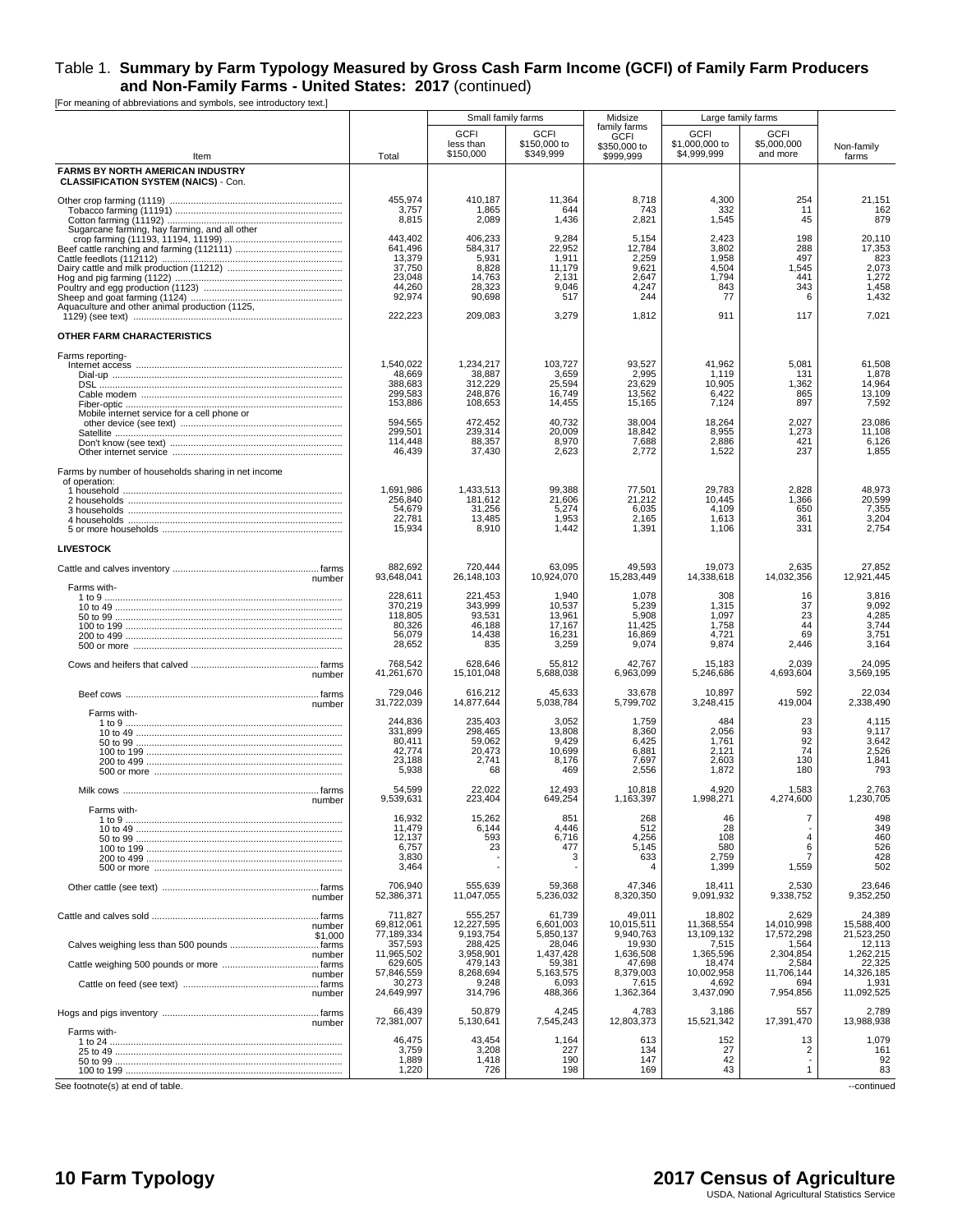| <b>GCFI</b><br><b>GCFI</b><br><b>GCFI</b><br><b>GCFI</b><br><b>GCFI</b><br>less than<br>\$150,000 to<br>\$1,000,000 to<br>\$5,000,000<br>\$350,000 to<br>Non-family<br>\$349,999<br>\$4,999,999<br>\$150,000<br>and more<br>Item<br>Total<br>\$999,999<br>farms<br>LIVESTOCK - Con.<br>Hogs and pigs inventory - Con.<br>Farms with- - Con.<br>1,451<br>501<br>393<br>117<br>82<br>357<br>1,292<br>11,645<br>1,572<br>2,073<br>3,363<br>2,805<br>540<br>2,715<br>64,871<br>48,688<br>4,430<br>5,151<br>3,330<br>557<br>235,282,860<br>14,526,848<br>23,824,903<br>46,673,434<br>59,742,460<br>54,662,095<br>35,853,120<br>number<br>26,266,765<br>1,579,758<br>2,921,543<br>4,931,376<br>5,588,925<br>6,353,487<br>4,891,676<br>\$1,000<br>101,387<br>93,051<br>3,106<br>2,099<br>537<br>43<br>2,551<br>5,391,252<br>2,516,950<br>599,201<br>895,302<br>783,242<br>256,290<br>340,267<br>number<br>60,675<br>1,631<br>54,201<br>2,583<br>1,774<br>456<br>30<br>477,036<br>684,092<br>594,927<br>number<br>4.087.091<br>1,332,300<br>664,518<br>334,218<br>459,526<br>410,800<br>19.995<br>12,297<br>4.292<br>434<br>11,708<br>2,847,289<br>2,288,833<br>203,043<br>133,102<br>70,634<br>13,056<br>138,621<br>number<br>74,227<br>64,837<br>4,079<br>2,213<br>780<br>2,228<br>90<br>30,820<br>281,968<br>193,512<br>22,347<br>16,336<br>3,768<br>15,185<br>number<br>2,253<br>136,442<br>130,066<br>1,263<br>323<br>32<br>2,505<br>191,236<br>2,698,636<br>2,184,480<br>153,566<br>33,400<br>5,575<br>130,379<br>number<br>70,282<br>66,779<br>1,400<br>727<br>164<br>16<br>1,196<br>1,156,562<br>889,504<br>115,110<br>89,753<br>20,966<br>1,400<br>39,829<br>number<br><b>POULTRY</b><br>232,500<br>218,546<br>6,143<br>3,050<br>694<br>3,887<br>180<br>186,994,759<br>368,241,393<br>32.733.565<br>25,982,835<br>24,347,221<br>21,009,736<br>77, 173, 277<br>number<br>Farms with-<br>3,587<br>227,340<br>216.353<br>4,663<br>2,294<br>420<br>23<br>1,482<br>1,131<br>173<br>81<br>19<br>74<br>4<br>29<br>513<br>287<br>130<br>56<br>10<br>$\mathbf{1}$<br>34<br>579<br>25<br>1,095<br>304<br>149<br>4<br>68<br>3<br>195<br>831<br>302<br>85<br>1,484<br>25<br>$\overline{2}$<br>266<br>35<br>63<br>1<br>140<br>70<br>320<br>143<br>7<br>28<br>72<br>35,005<br>32,946<br>374<br>637<br>823<br>119<br>106<br>Pullets for laying flock replacement inventory farms<br>130,530,985<br>23,744,624<br>18,879,810<br>12,712,220<br>9,516,989<br>41,495,377<br>24,181,965<br>number<br>36,012<br>32,232<br>1,868<br>870<br>680<br>242<br>120<br>25,676,903<br>14,368,627<br>84,917,846<br>38,189,432<br>207,440,241<br>15,899,406<br>28,388,027<br>number<br>432<br>6.100<br>5,201<br>213<br>64<br>36<br>154<br>220,460,912<br>43,038,177<br>40,747,002<br>28,644,947<br>20,516,735<br>47,692,691<br>39,821,360<br>number<br>32,751<br>20,803<br>7,126<br>3,323<br>419<br>32<br>1,048<br>1,008,826,390<br>487,470,040<br>106,080,010<br>683,886,220<br>8,889,759,283<br>3,644,836,788<br>2,958,659,835<br>number<br>Farms with-<br>17,403<br>16,346<br>423<br>209<br>8<br>385<br>32<br>792<br>547<br>124<br>49<br>13<br>3<br>56<br>263<br>202<br>15<br>8<br>34<br>4<br>370<br>21<br>599<br>14,293<br>3,708<br>6,545<br>3,050<br>23,173<br>20,515<br>1,030<br>602<br>369<br>84<br>573<br>21,589,276<br>18,659,786<br>13,392,969<br>104,322,709<br>12,814,774<br>23,118,257<br>14,747,647<br>number<br>11,154<br>8,717<br>944<br>600<br>390<br>420<br>83<br>285,317,097<br>65,289,653<br>67.016.547<br>48.285.747<br>32,874,135<br>41,337,787<br>number<br>30,513,228<br><b>CROPS</b><br>3,210<br>2,103<br>1,698<br>11,188<br>3,148<br>163<br>866<br>2,206,808<br>715.652<br>256,329<br>144,577<br>240,103<br>692,324<br>157.823<br>acres<br>8,206,654<br>15,791,265<br>57,078,349<br>15,983,555<br>46.332<br>.536<br>18,232,565<br>bushels<br>101.024.924<br>3,101<br>860<br>518<br>310<br>590<br>734<br>89<br>733,345<br>44,857<br>83,047<br>182,025<br>229,516<br>109,063<br>84,837<br>acres<br>Farms by acres harvested:<br>3,214<br>1,866<br>630<br>470<br>90<br>154<br>325<br>236<br>3,189<br>971<br>747<br>878<br>32<br>35<br>208<br>2,339<br>286<br>475<br>893<br>442<br>28<br>1,332<br>550<br>391<br>115<br>64<br>184<br>1,114<br>23<br>357<br>450<br>64<br>153<br>67<br>304,801<br>66,461<br>29,687<br>1,687<br>17,824<br>127,731<br>61,411<br>10,551,725<br>26,613,956<br>8.161.380<br>84,738,562<br>6,458,067<br>29,342,665<br>3,610,769<br>acres<br>982,525,027<br>1,764,619,009<br>14,773,403,430<br>4,641,913,758<br>5,284,817,381<br>660,279,499<br>1,439,248,756<br>bushels<br>35,346<br>5,937<br>6,178<br>11,041<br>8,199<br>3,316<br>675<br>12,367,874<br>346,587<br>3,239,684<br>933,872<br>884,632<br>5,351,551<br>1,611,548<br>acres<br>Farms by acres harvested:<br>55,193<br>47,917<br>3,861<br>1,223<br>227<br>1,942<br>23<br>85,066<br>61,372<br>12,641<br>6,159<br>1,034<br>3,803<br>57<br>3,880<br>69,347<br>17,591<br>32,155<br>12,701<br>2,861<br>159<br>45,948<br>4,282<br>203<br>3,061<br>781<br>11,713<br>25,908<br>49,247<br>70<br>1,041<br>20,470<br>21,283<br>1,245<br>5,138<br>59,500<br>17,782<br>13,413<br>8,006<br>3,618<br>15,119<br>1,562<br>6,109,414<br>427,408<br>624,122<br>1,348,530<br>1,818,054<br>1,193,907<br>697,393<br>acres<br>25,433,241<br>120,443,839<br>6,933,559<br>11,152,301<br>36,058,520<br>26,626,097<br>14,240,121<br>tons<br>7,608<br>1,308<br>1,038<br>1,736<br>1,844<br>871<br>811<br>1,561,309<br>85,039<br>231,344<br>226,274<br>50,705<br>423,273<br>544,674<br>acres<br>Farms by acres harvested:<br>20,609<br>12,335<br>4,835<br>2,312<br>408<br>10<br>709<br>See footnote(s) at end of table.<br>--continued |  | Small family farms | Midsize      | Large family farms |  |
|---------------------------------------------------------------------------------------------------------------------------------------------------------------------------------------------------------------------------------------------------------------------------------------------------------------------------------------------------------------------------------------------------------------------------------------------------------------------------------------------------------------------------------------------------------------------------------------------------------------------------------------------------------------------------------------------------------------------------------------------------------------------------------------------------------------------------------------------------------------------------------------------------------------------------------------------------------------------------------------------------------------------------------------------------------------------------------------------------------------------------------------------------------------------------------------------------------------------------------------------------------------------------------------------------------------------------------------------------------------------------------------------------------------------------------------------------------------------------------------------------------------------------------------------------------------------------------------------------------------------------------------------------------------------------------------------------------------------------------------------------------------------------------------------------------------------------------------------------------------------------------------------------------------------------------------------------------------------------------------------------------------------------------------------------------------------------------------------------------------------------------------------------------------------------------------------------------------------------------------------------------------------------------------------------------------------------------------------------------------------------------------------------------------------------------------------------------------------------------------------------------------------------------------------------------------------------------------------------------------------------------------------------------------------------------------------------------------------------------------------------------------------------------------------------------------------------------------------------------------------------------------------------------------------------------------------------------------------------------------------------------------------------------------------------------------------------------------------------------------------------------------------------------------------------------------------------------------------------------------------------------------------------------------------------------------------------------------------------------------------------------------------------------------------------------------------------------------------------------------------------------------------------------------------------------------------------------------------------------------------------------------------------------------------------------------------------------------------------------------------------------------------------------------------------------------------------------------------------------------------------------------------------------------------------------------------------------------------------------------------------------------------------------------------------------------------------------------------------------------------------------------------------------------------------------------------------------------------------------------------------------------------------------------------------------------------------------------------------------------------------------------------------------------------------------------------------------------------------------------------------------------------------------------------------------------------------------------------------------------------------------------------------------------------------------------------------------------------------------------------------------------------------------------------------------------------------------------------------------------------------------------------------------------------------------------------------------------------------------------------------------------------------------------------------------------------------------------------------------------------------------------------------------------------------------------------------------------------------------------------------------------------------------------------------------------------------------------------------------------------------------------------------------------------------------------------------------------------------------------------------------------------------------------------------------------------------------------------------------------------------------------------------------------------------------|--|--------------------|--------------|--------------------|--|
|                                                                                                                                                                                                                                                                                                                                                                                                                                                                                                                                                                                                                                                                                                                                                                                                                                                                                                                                                                                                                                                                                                                                                                                                                                                                                                                                                                                                                                                                                                                                                                                                                                                                                                                                                                                                                                                                                                                                                                                                                                                                                                                                                                                                                                                                                                                                                                                                                                                                                                                                                                                                                                                                                                                                                                                                                                                                                                                                                                                                                                                                                                                                                                                                                                                                                                                                                                                                                                                                                                                                                                                                                                                                                                                                                                                                                                                                                                                                                                                                                                                                                                                                                                                                                                                                                                                                                                                                                                                                                                                                                                                                                                                                                                                                                                                                                                                                                                                                                                                                                                                                                                                                                                                                                                                                                                                                                                                                                                                                                                                                                                                                                                                                                 |  |                    | family farms |                    |  |
|                                                                                                                                                                                                                                                                                                                                                                                                                                                                                                                                                                                                                                                                                                                                                                                                                                                                                                                                                                                                                                                                                                                                                                                                                                                                                                                                                                                                                                                                                                                                                                                                                                                                                                                                                                                                                                                                                                                                                                                                                                                                                                                                                                                                                                                                                                                                                                                                                                                                                                                                                                                                                                                                                                                                                                                                                                                                                                                                                                                                                                                                                                                                                                                                                                                                                                                                                                                                                                                                                                                                                                                                                                                                                                                                                                                                                                                                                                                                                                                                                                                                                                                                                                                                                                                                                                                                                                                                                                                                                                                                                                                                                                                                                                                                                                                                                                                                                                                                                                                                                                                                                                                                                                                                                                                                                                                                                                                                                                                                                                                                                                                                                                                                                 |  |                    |              |                    |  |
|                                                                                                                                                                                                                                                                                                                                                                                                                                                                                                                                                                                                                                                                                                                                                                                                                                                                                                                                                                                                                                                                                                                                                                                                                                                                                                                                                                                                                                                                                                                                                                                                                                                                                                                                                                                                                                                                                                                                                                                                                                                                                                                                                                                                                                                                                                                                                                                                                                                                                                                                                                                                                                                                                                                                                                                                                                                                                                                                                                                                                                                                                                                                                                                                                                                                                                                                                                                                                                                                                                                                                                                                                                                                                                                                                                                                                                                                                                                                                                                                                                                                                                                                                                                                                                                                                                                                                                                                                                                                                                                                                                                                                                                                                                                                                                                                                                                                                                                                                                                                                                                                                                                                                                                                                                                                                                                                                                                                                                                                                                                                                                                                                                                                                 |  |                    |              |                    |  |
|                                                                                                                                                                                                                                                                                                                                                                                                                                                                                                                                                                                                                                                                                                                                                                                                                                                                                                                                                                                                                                                                                                                                                                                                                                                                                                                                                                                                                                                                                                                                                                                                                                                                                                                                                                                                                                                                                                                                                                                                                                                                                                                                                                                                                                                                                                                                                                                                                                                                                                                                                                                                                                                                                                                                                                                                                                                                                                                                                                                                                                                                                                                                                                                                                                                                                                                                                                                                                                                                                                                                                                                                                                                                                                                                                                                                                                                                                                                                                                                                                                                                                                                                                                                                                                                                                                                                                                                                                                                                                                                                                                                                                                                                                                                                                                                                                                                                                                                                                                                                                                                                                                                                                                                                                                                                                                                                                                                                                                                                                                                                                                                                                                                                                 |  |                    |              |                    |  |
|                                                                                                                                                                                                                                                                                                                                                                                                                                                                                                                                                                                                                                                                                                                                                                                                                                                                                                                                                                                                                                                                                                                                                                                                                                                                                                                                                                                                                                                                                                                                                                                                                                                                                                                                                                                                                                                                                                                                                                                                                                                                                                                                                                                                                                                                                                                                                                                                                                                                                                                                                                                                                                                                                                                                                                                                                                                                                                                                                                                                                                                                                                                                                                                                                                                                                                                                                                                                                                                                                                                                                                                                                                                                                                                                                                                                                                                                                                                                                                                                                                                                                                                                                                                                                                                                                                                                                                                                                                                                                                                                                                                                                                                                                                                                                                                                                                                                                                                                                                                                                                                                                                                                                                                                                                                                                                                                                                                                                                                                                                                                                                                                                                                                                 |  |                    |              |                    |  |
|                                                                                                                                                                                                                                                                                                                                                                                                                                                                                                                                                                                                                                                                                                                                                                                                                                                                                                                                                                                                                                                                                                                                                                                                                                                                                                                                                                                                                                                                                                                                                                                                                                                                                                                                                                                                                                                                                                                                                                                                                                                                                                                                                                                                                                                                                                                                                                                                                                                                                                                                                                                                                                                                                                                                                                                                                                                                                                                                                                                                                                                                                                                                                                                                                                                                                                                                                                                                                                                                                                                                                                                                                                                                                                                                                                                                                                                                                                                                                                                                                                                                                                                                                                                                                                                                                                                                                                                                                                                                                                                                                                                                                                                                                                                                                                                                                                                                                                                                                                                                                                                                                                                                                                                                                                                                                                                                                                                                                                                                                                                                                                                                                                                                                 |  |                    |              |                    |  |
|                                                                                                                                                                                                                                                                                                                                                                                                                                                                                                                                                                                                                                                                                                                                                                                                                                                                                                                                                                                                                                                                                                                                                                                                                                                                                                                                                                                                                                                                                                                                                                                                                                                                                                                                                                                                                                                                                                                                                                                                                                                                                                                                                                                                                                                                                                                                                                                                                                                                                                                                                                                                                                                                                                                                                                                                                                                                                                                                                                                                                                                                                                                                                                                                                                                                                                                                                                                                                                                                                                                                                                                                                                                                                                                                                                                                                                                                                                                                                                                                                                                                                                                                                                                                                                                                                                                                                                                                                                                                                                                                                                                                                                                                                                                                                                                                                                                                                                                                                                                                                                                                                                                                                                                                                                                                                                                                                                                                                                                                                                                                                                                                                                                                                 |  |                    |              |                    |  |
|                                                                                                                                                                                                                                                                                                                                                                                                                                                                                                                                                                                                                                                                                                                                                                                                                                                                                                                                                                                                                                                                                                                                                                                                                                                                                                                                                                                                                                                                                                                                                                                                                                                                                                                                                                                                                                                                                                                                                                                                                                                                                                                                                                                                                                                                                                                                                                                                                                                                                                                                                                                                                                                                                                                                                                                                                                                                                                                                                                                                                                                                                                                                                                                                                                                                                                                                                                                                                                                                                                                                                                                                                                                                                                                                                                                                                                                                                                                                                                                                                                                                                                                                                                                                                                                                                                                                                                                                                                                                                                                                                                                                                                                                                                                                                                                                                                                                                                                                                                                                                                                                                                                                                                                                                                                                                                                                                                                                                                                                                                                                                                                                                                                                                 |  |                    |              |                    |  |
|                                                                                                                                                                                                                                                                                                                                                                                                                                                                                                                                                                                                                                                                                                                                                                                                                                                                                                                                                                                                                                                                                                                                                                                                                                                                                                                                                                                                                                                                                                                                                                                                                                                                                                                                                                                                                                                                                                                                                                                                                                                                                                                                                                                                                                                                                                                                                                                                                                                                                                                                                                                                                                                                                                                                                                                                                                                                                                                                                                                                                                                                                                                                                                                                                                                                                                                                                                                                                                                                                                                                                                                                                                                                                                                                                                                                                                                                                                                                                                                                                                                                                                                                                                                                                                                                                                                                                                                                                                                                                                                                                                                                                                                                                                                                                                                                                                                                                                                                                                                                                                                                                                                                                                                                                                                                                                                                                                                                                                                                                                                                                                                                                                                                                 |  |                    |              |                    |  |
|                                                                                                                                                                                                                                                                                                                                                                                                                                                                                                                                                                                                                                                                                                                                                                                                                                                                                                                                                                                                                                                                                                                                                                                                                                                                                                                                                                                                                                                                                                                                                                                                                                                                                                                                                                                                                                                                                                                                                                                                                                                                                                                                                                                                                                                                                                                                                                                                                                                                                                                                                                                                                                                                                                                                                                                                                                                                                                                                                                                                                                                                                                                                                                                                                                                                                                                                                                                                                                                                                                                                                                                                                                                                                                                                                                                                                                                                                                                                                                                                                                                                                                                                                                                                                                                                                                                                                                                                                                                                                                                                                                                                                                                                                                                                                                                                                                                                                                                                                                                                                                                                                                                                                                                                                                                                                                                                                                                                                                                                                                                                                                                                                                                                                 |  |                    |              |                    |  |
|                                                                                                                                                                                                                                                                                                                                                                                                                                                                                                                                                                                                                                                                                                                                                                                                                                                                                                                                                                                                                                                                                                                                                                                                                                                                                                                                                                                                                                                                                                                                                                                                                                                                                                                                                                                                                                                                                                                                                                                                                                                                                                                                                                                                                                                                                                                                                                                                                                                                                                                                                                                                                                                                                                                                                                                                                                                                                                                                                                                                                                                                                                                                                                                                                                                                                                                                                                                                                                                                                                                                                                                                                                                                                                                                                                                                                                                                                                                                                                                                                                                                                                                                                                                                                                                                                                                                                                                                                                                                                                                                                                                                                                                                                                                                                                                                                                                                                                                                                                                                                                                                                                                                                                                                                                                                                                                                                                                                                                                                                                                                                                                                                                                                                 |  |                    |              |                    |  |
|                                                                                                                                                                                                                                                                                                                                                                                                                                                                                                                                                                                                                                                                                                                                                                                                                                                                                                                                                                                                                                                                                                                                                                                                                                                                                                                                                                                                                                                                                                                                                                                                                                                                                                                                                                                                                                                                                                                                                                                                                                                                                                                                                                                                                                                                                                                                                                                                                                                                                                                                                                                                                                                                                                                                                                                                                                                                                                                                                                                                                                                                                                                                                                                                                                                                                                                                                                                                                                                                                                                                                                                                                                                                                                                                                                                                                                                                                                                                                                                                                                                                                                                                                                                                                                                                                                                                                                                                                                                                                                                                                                                                                                                                                                                                                                                                                                                                                                                                                                                                                                                                                                                                                                                                                                                                                                                                                                                                                                                                                                                                                                                                                                                                                 |  |                    |              |                    |  |
|                                                                                                                                                                                                                                                                                                                                                                                                                                                                                                                                                                                                                                                                                                                                                                                                                                                                                                                                                                                                                                                                                                                                                                                                                                                                                                                                                                                                                                                                                                                                                                                                                                                                                                                                                                                                                                                                                                                                                                                                                                                                                                                                                                                                                                                                                                                                                                                                                                                                                                                                                                                                                                                                                                                                                                                                                                                                                                                                                                                                                                                                                                                                                                                                                                                                                                                                                                                                                                                                                                                                                                                                                                                                                                                                                                                                                                                                                                                                                                                                                                                                                                                                                                                                                                                                                                                                                                                                                                                                                                                                                                                                                                                                                                                                                                                                                                                                                                                                                                                                                                                                                                                                                                                                                                                                                                                                                                                                                                                                                                                                                                                                                                                                                 |  |                    |              |                    |  |
|                                                                                                                                                                                                                                                                                                                                                                                                                                                                                                                                                                                                                                                                                                                                                                                                                                                                                                                                                                                                                                                                                                                                                                                                                                                                                                                                                                                                                                                                                                                                                                                                                                                                                                                                                                                                                                                                                                                                                                                                                                                                                                                                                                                                                                                                                                                                                                                                                                                                                                                                                                                                                                                                                                                                                                                                                                                                                                                                                                                                                                                                                                                                                                                                                                                                                                                                                                                                                                                                                                                                                                                                                                                                                                                                                                                                                                                                                                                                                                                                                                                                                                                                                                                                                                                                                                                                                                                                                                                                                                                                                                                                                                                                                                                                                                                                                                                                                                                                                                                                                                                                                                                                                                                                                                                                                                                                                                                                                                                                                                                                                                                                                                                                                 |  |                    |              |                    |  |
|                                                                                                                                                                                                                                                                                                                                                                                                                                                                                                                                                                                                                                                                                                                                                                                                                                                                                                                                                                                                                                                                                                                                                                                                                                                                                                                                                                                                                                                                                                                                                                                                                                                                                                                                                                                                                                                                                                                                                                                                                                                                                                                                                                                                                                                                                                                                                                                                                                                                                                                                                                                                                                                                                                                                                                                                                                                                                                                                                                                                                                                                                                                                                                                                                                                                                                                                                                                                                                                                                                                                                                                                                                                                                                                                                                                                                                                                                                                                                                                                                                                                                                                                                                                                                                                                                                                                                                                                                                                                                                                                                                                                                                                                                                                                                                                                                                                                                                                                                                                                                                                                                                                                                                                                                                                                                                                                                                                                                                                                                                                                                                                                                                                                                 |  |                    |              |                    |  |
|                                                                                                                                                                                                                                                                                                                                                                                                                                                                                                                                                                                                                                                                                                                                                                                                                                                                                                                                                                                                                                                                                                                                                                                                                                                                                                                                                                                                                                                                                                                                                                                                                                                                                                                                                                                                                                                                                                                                                                                                                                                                                                                                                                                                                                                                                                                                                                                                                                                                                                                                                                                                                                                                                                                                                                                                                                                                                                                                                                                                                                                                                                                                                                                                                                                                                                                                                                                                                                                                                                                                                                                                                                                                                                                                                                                                                                                                                                                                                                                                                                                                                                                                                                                                                                                                                                                                                                                                                                                                                                                                                                                                                                                                                                                                                                                                                                                                                                                                                                                                                                                                                                                                                                                                                                                                                                                                                                                                                                                                                                                                                                                                                                                                                 |  |                    |              |                    |  |
|                                                                                                                                                                                                                                                                                                                                                                                                                                                                                                                                                                                                                                                                                                                                                                                                                                                                                                                                                                                                                                                                                                                                                                                                                                                                                                                                                                                                                                                                                                                                                                                                                                                                                                                                                                                                                                                                                                                                                                                                                                                                                                                                                                                                                                                                                                                                                                                                                                                                                                                                                                                                                                                                                                                                                                                                                                                                                                                                                                                                                                                                                                                                                                                                                                                                                                                                                                                                                                                                                                                                                                                                                                                                                                                                                                                                                                                                                                                                                                                                                                                                                                                                                                                                                                                                                                                                                                                                                                                                                                                                                                                                                                                                                                                                                                                                                                                                                                                                                                                                                                                                                                                                                                                                                                                                                                                                                                                                                                                                                                                                                                                                                                                                                 |  |                    |              |                    |  |
|                                                                                                                                                                                                                                                                                                                                                                                                                                                                                                                                                                                                                                                                                                                                                                                                                                                                                                                                                                                                                                                                                                                                                                                                                                                                                                                                                                                                                                                                                                                                                                                                                                                                                                                                                                                                                                                                                                                                                                                                                                                                                                                                                                                                                                                                                                                                                                                                                                                                                                                                                                                                                                                                                                                                                                                                                                                                                                                                                                                                                                                                                                                                                                                                                                                                                                                                                                                                                                                                                                                                                                                                                                                                                                                                                                                                                                                                                                                                                                                                                                                                                                                                                                                                                                                                                                                                                                                                                                                                                                                                                                                                                                                                                                                                                                                                                                                                                                                                                                                                                                                                                                                                                                                                                                                                                                                                                                                                                                                                                                                                                                                                                                                                                 |  |                    |              |                    |  |
|                                                                                                                                                                                                                                                                                                                                                                                                                                                                                                                                                                                                                                                                                                                                                                                                                                                                                                                                                                                                                                                                                                                                                                                                                                                                                                                                                                                                                                                                                                                                                                                                                                                                                                                                                                                                                                                                                                                                                                                                                                                                                                                                                                                                                                                                                                                                                                                                                                                                                                                                                                                                                                                                                                                                                                                                                                                                                                                                                                                                                                                                                                                                                                                                                                                                                                                                                                                                                                                                                                                                                                                                                                                                                                                                                                                                                                                                                                                                                                                                                                                                                                                                                                                                                                                                                                                                                                                                                                                                                                                                                                                                                                                                                                                                                                                                                                                                                                                                                                                                                                                                                                                                                                                                                                                                                                                                                                                                                                                                                                                                                                                                                                                                                 |  |                    |              |                    |  |
|                                                                                                                                                                                                                                                                                                                                                                                                                                                                                                                                                                                                                                                                                                                                                                                                                                                                                                                                                                                                                                                                                                                                                                                                                                                                                                                                                                                                                                                                                                                                                                                                                                                                                                                                                                                                                                                                                                                                                                                                                                                                                                                                                                                                                                                                                                                                                                                                                                                                                                                                                                                                                                                                                                                                                                                                                                                                                                                                                                                                                                                                                                                                                                                                                                                                                                                                                                                                                                                                                                                                                                                                                                                                                                                                                                                                                                                                                                                                                                                                                                                                                                                                                                                                                                                                                                                                                                                                                                                                                                                                                                                                                                                                                                                                                                                                                                                                                                                                                                                                                                                                                                                                                                                                                                                                                                                                                                                                                                                                                                                                                                                                                                                                                 |  |                    |              |                    |  |
|                                                                                                                                                                                                                                                                                                                                                                                                                                                                                                                                                                                                                                                                                                                                                                                                                                                                                                                                                                                                                                                                                                                                                                                                                                                                                                                                                                                                                                                                                                                                                                                                                                                                                                                                                                                                                                                                                                                                                                                                                                                                                                                                                                                                                                                                                                                                                                                                                                                                                                                                                                                                                                                                                                                                                                                                                                                                                                                                                                                                                                                                                                                                                                                                                                                                                                                                                                                                                                                                                                                                                                                                                                                                                                                                                                                                                                                                                                                                                                                                                                                                                                                                                                                                                                                                                                                                                                                                                                                                                                                                                                                                                                                                                                                                                                                                                                                                                                                                                                                                                                                                                                                                                                                                                                                                                                                                                                                                                                                                                                                                                                                                                                                                                 |  |                    |              |                    |  |
|                                                                                                                                                                                                                                                                                                                                                                                                                                                                                                                                                                                                                                                                                                                                                                                                                                                                                                                                                                                                                                                                                                                                                                                                                                                                                                                                                                                                                                                                                                                                                                                                                                                                                                                                                                                                                                                                                                                                                                                                                                                                                                                                                                                                                                                                                                                                                                                                                                                                                                                                                                                                                                                                                                                                                                                                                                                                                                                                                                                                                                                                                                                                                                                                                                                                                                                                                                                                                                                                                                                                                                                                                                                                                                                                                                                                                                                                                                                                                                                                                                                                                                                                                                                                                                                                                                                                                                                                                                                                                                                                                                                                                                                                                                                                                                                                                                                                                                                                                                                                                                                                                                                                                                                                                                                                                                                                                                                                                                                                                                                                                                                                                                                                                 |  |                    |              |                    |  |
|                                                                                                                                                                                                                                                                                                                                                                                                                                                                                                                                                                                                                                                                                                                                                                                                                                                                                                                                                                                                                                                                                                                                                                                                                                                                                                                                                                                                                                                                                                                                                                                                                                                                                                                                                                                                                                                                                                                                                                                                                                                                                                                                                                                                                                                                                                                                                                                                                                                                                                                                                                                                                                                                                                                                                                                                                                                                                                                                                                                                                                                                                                                                                                                                                                                                                                                                                                                                                                                                                                                                                                                                                                                                                                                                                                                                                                                                                                                                                                                                                                                                                                                                                                                                                                                                                                                                                                                                                                                                                                                                                                                                                                                                                                                                                                                                                                                                                                                                                                                                                                                                                                                                                                                                                                                                                                                                                                                                                                                                                                                                                                                                                                                                                 |  |                    |              |                    |  |
|                                                                                                                                                                                                                                                                                                                                                                                                                                                                                                                                                                                                                                                                                                                                                                                                                                                                                                                                                                                                                                                                                                                                                                                                                                                                                                                                                                                                                                                                                                                                                                                                                                                                                                                                                                                                                                                                                                                                                                                                                                                                                                                                                                                                                                                                                                                                                                                                                                                                                                                                                                                                                                                                                                                                                                                                                                                                                                                                                                                                                                                                                                                                                                                                                                                                                                                                                                                                                                                                                                                                                                                                                                                                                                                                                                                                                                                                                                                                                                                                                                                                                                                                                                                                                                                                                                                                                                                                                                                                                                                                                                                                                                                                                                                                                                                                                                                                                                                                                                                                                                                                                                                                                                                                                                                                                                                                                                                                                                                                                                                                                                                                                                                                                 |  |                    |              |                    |  |
|                                                                                                                                                                                                                                                                                                                                                                                                                                                                                                                                                                                                                                                                                                                                                                                                                                                                                                                                                                                                                                                                                                                                                                                                                                                                                                                                                                                                                                                                                                                                                                                                                                                                                                                                                                                                                                                                                                                                                                                                                                                                                                                                                                                                                                                                                                                                                                                                                                                                                                                                                                                                                                                                                                                                                                                                                                                                                                                                                                                                                                                                                                                                                                                                                                                                                                                                                                                                                                                                                                                                                                                                                                                                                                                                                                                                                                                                                                                                                                                                                                                                                                                                                                                                                                                                                                                                                                                                                                                                                                                                                                                                                                                                                                                                                                                                                                                                                                                                                                                                                                                                                                                                                                                                                                                                                                                                                                                                                                                                                                                                                                                                                                                                                 |  |                    |              |                    |  |
|                                                                                                                                                                                                                                                                                                                                                                                                                                                                                                                                                                                                                                                                                                                                                                                                                                                                                                                                                                                                                                                                                                                                                                                                                                                                                                                                                                                                                                                                                                                                                                                                                                                                                                                                                                                                                                                                                                                                                                                                                                                                                                                                                                                                                                                                                                                                                                                                                                                                                                                                                                                                                                                                                                                                                                                                                                                                                                                                                                                                                                                                                                                                                                                                                                                                                                                                                                                                                                                                                                                                                                                                                                                                                                                                                                                                                                                                                                                                                                                                                                                                                                                                                                                                                                                                                                                                                                                                                                                                                                                                                                                                                                                                                                                                                                                                                                                                                                                                                                                                                                                                                                                                                                                                                                                                                                                                                                                                                                                                                                                                                                                                                                                                                 |  |                    |              |                    |  |
|                                                                                                                                                                                                                                                                                                                                                                                                                                                                                                                                                                                                                                                                                                                                                                                                                                                                                                                                                                                                                                                                                                                                                                                                                                                                                                                                                                                                                                                                                                                                                                                                                                                                                                                                                                                                                                                                                                                                                                                                                                                                                                                                                                                                                                                                                                                                                                                                                                                                                                                                                                                                                                                                                                                                                                                                                                                                                                                                                                                                                                                                                                                                                                                                                                                                                                                                                                                                                                                                                                                                                                                                                                                                                                                                                                                                                                                                                                                                                                                                                                                                                                                                                                                                                                                                                                                                                                                                                                                                                                                                                                                                                                                                                                                                                                                                                                                                                                                                                                                                                                                                                                                                                                                                                                                                                                                                                                                                                                                                                                                                                                                                                                                                                 |  |                    |              |                    |  |
|                                                                                                                                                                                                                                                                                                                                                                                                                                                                                                                                                                                                                                                                                                                                                                                                                                                                                                                                                                                                                                                                                                                                                                                                                                                                                                                                                                                                                                                                                                                                                                                                                                                                                                                                                                                                                                                                                                                                                                                                                                                                                                                                                                                                                                                                                                                                                                                                                                                                                                                                                                                                                                                                                                                                                                                                                                                                                                                                                                                                                                                                                                                                                                                                                                                                                                                                                                                                                                                                                                                                                                                                                                                                                                                                                                                                                                                                                                                                                                                                                                                                                                                                                                                                                                                                                                                                                                                                                                                                                                                                                                                                                                                                                                                                                                                                                                                                                                                                                                                                                                                                                                                                                                                                                                                                                                                                                                                                                                                                                                                                                                                                                                                                                 |  |                    |              |                    |  |
|                                                                                                                                                                                                                                                                                                                                                                                                                                                                                                                                                                                                                                                                                                                                                                                                                                                                                                                                                                                                                                                                                                                                                                                                                                                                                                                                                                                                                                                                                                                                                                                                                                                                                                                                                                                                                                                                                                                                                                                                                                                                                                                                                                                                                                                                                                                                                                                                                                                                                                                                                                                                                                                                                                                                                                                                                                                                                                                                                                                                                                                                                                                                                                                                                                                                                                                                                                                                                                                                                                                                                                                                                                                                                                                                                                                                                                                                                                                                                                                                                                                                                                                                                                                                                                                                                                                                                                                                                                                                                                                                                                                                                                                                                                                                                                                                                                                                                                                                                                                                                                                                                                                                                                                                                                                                                                                                                                                                                                                                                                                                                                                                                                                                                 |  |                    |              |                    |  |
|                                                                                                                                                                                                                                                                                                                                                                                                                                                                                                                                                                                                                                                                                                                                                                                                                                                                                                                                                                                                                                                                                                                                                                                                                                                                                                                                                                                                                                                                                                                                                                                                                                                                                                                                                                                                                                                                                                                                                                                                                                                                                                                                                                                                                                                                                                                                                                                                                                                                                                                                                                                                                                                                                                                                                                                                                                                                                                                                                                                                                                                                                                                                                                                                                                                                                                                                                                                                                                                                                                                                                                                                                                                                                                                                                                                                                                                                                                                                                                                                                                                                                                                                                                                                                                                                                                                                                                                                                                                                                                                                                                                                                                                                                                                                                                                                                                                                                                                                                                                                                                                                                                                                                                                                                                                                                                                                                                                                                                                                                                                                                                                                                                                                                 |  |                    |              |                    |  |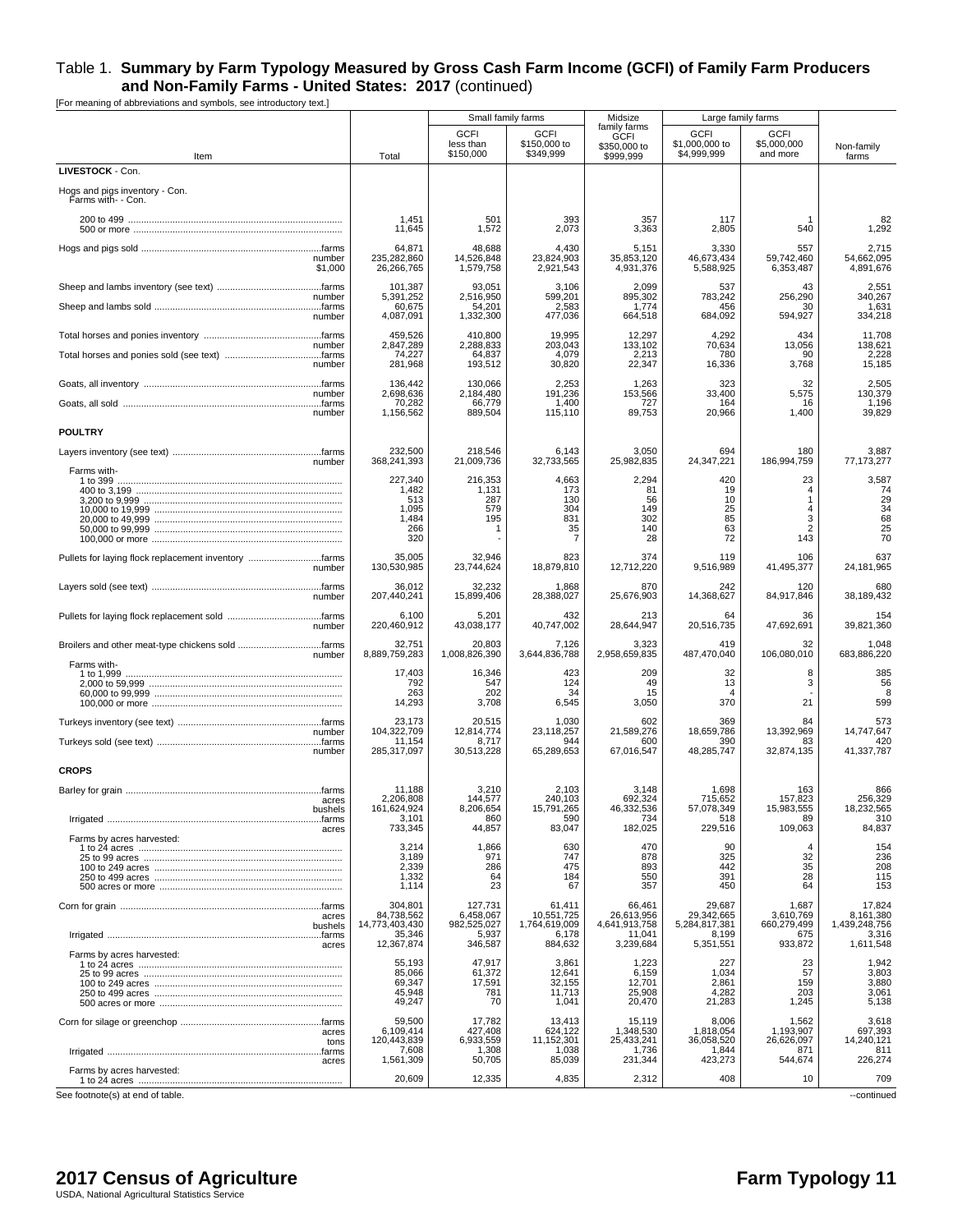[For meaning of abbreviations and symbols, see introductory text.]

|                                                                         |                                                             | Small family farms                                    |                                                        | Midsize                                                  |                                                        | Large family farms                                       |                                                        |
|-------------------------------------------------------------------------|-------------------------------------------------------------|-------------------------------------------------------|--------------------------------------------------------|----------------------------------------------------------|--------------------------------------------------------|----------------------------------------------------------|--------------------------------------------------------|
| Item                                                                    | Total                                                       | <b>GCFI</b><br>less than<br>\$150,000                 | <b>GCFI</b><br>\$150,000 to<br>\$349.999               | family farms<br><b>GCFI</b><br>\$350,000 to<br>\$999,999 | <b>GCFI</b><br>\$1,000,000 to<br>\$4.999.999           | <b>GCFI</b><br>\$5,000,000<br>and more                   | Non-family<br>farms                                    |
| CROPS - Con.                                                            |                                                             |                                                       |                                                        |                                                          |                                                        |                                                          |                                                        |
| Corn for silage or greenchop - Con.<br>Farms by acres harvested: - Con. |                                                             |                                                       |                                                        |                                                          |                                                        |                                                          |                                                        |
|                                                                         | 23,936<br>9,560<br>3,261<br>2,134                           | 4,893<br>521<br>32                                    | 7,226<br>1,192<br>152<br>8                             | 8,382<br>3,573<br>664<br>188                             | 2,042<br>3,085<br>1,696<br>775                         | 114<br>265<br>322<br>851                                 | 1,279<br>924<br>395<br>311                             |
| acres<br>bales                                                          | 16,149<br>11,401,965<br>20,413,180<br>7,725                 | 2,880<br>302,411<br>392,473<br>767                    | 2,407<br>778,161<br>1,154,304<br>912                   | 5,214<br>3,454,983<br>5.555.583<br>2,610                 | 3,701<br>4,734,101<br>8,968,806<br>2,248               | 259<br>581,971<br>1,348,072<br>215                       | 1,688<br>1,550,338<br>2,993,942<br>973                 |
| acres<br>Farms by acres harvested:                                      | 4,126,724<br>630<br>2,166<br>2,980<br>3,353<br>7,020        | 67,877<br>515<br>1,397<br>741<br>150<br>77            | 198,584<br>36<br>369<br>892<br>664<br>446              | 1,060,657<br>15<br>170<br>833<br>1,638<br>2,558          | 1,783,966<br>11<br>68<br>236<br>532<br>2,854           | 331,786<br>$\overline{4}$<br>11<br>25<br>33<br>186       | 683,854<br>49<br>151<br>253<br>336<br>899              |
| Dry edible beans, excluding chickpeas and<br>acres<br>cwt<br>acres      | 5,408<br>1,470,136<br>30,625,986<br>2,215<br>426,028        | 1,171<br>47,867<br>855,498<br>501<br>17,329           | 854<br>98,124<br>2,031,126<br>397<br>40,247            | 1,463<br>349,185<br>7,043,459<br>539<br>101,423          | 1,359<br>714,887<br>15,067,976<br>477<br>161,086       | 108<br>94,792<br>2,135,921<br>70<br>46,370               | 453<br>165,281<br>3,492,006<br>231<br>59,573           |
| Farms by acres harvested:                                               | 682<br>1,377<br>1,502<br>988<br>859                         | 547<br>505<br>107<br>10<br>2                          | 48<br>395<br>354<br>53<br>4                            | 18<br>276<br>604<br>454<br>111                           | 18<br>129<br>277<br>359<br>576                         | $\overline{2}$<br>9<br>19<br>18<br>60                    | 49<br>63<br>141<br>94<br>106                           |
| acres<br>bushels                                                        | 19,842<br>814,140<br>50,406,624<br>613                      | 10,738<br>198,978<br>11,185,547<br>229                | 3.594<br>154,096<br>9,239,309<br>107                   | 3,153<br>224,507<br>14,372,001<br>104                    | 1,322<br>159,433<br>10,616,823<br>82                   | 69<br>17,531<br>1,166,193<br>22                          | 966<br>59,595<br>3,826,751<br>69                       |
| acres<br>Farms by acres harvested:                                      | 42,107<br>12,375<br>5.476<br>1,505<br>353<br>133            | 6,749<br>8,683<br>1.809<br>229<br>16<br>-1            | 7,011<br>1,870<br>1,348<br>312<br>50<br>14             | 8,240<br>1,062<br>1.405<br>514<br>125<br>47              | 7,362<br>269<br>569<br>315<br>121<br>48                | 6,102<br>10<br>20<br>16<br>13<br>10                      | 6,643<br>481<br>325<br>119<br>28<br>13                 |
| acres<br>pounds<br>acres                                                | 6,379<br>1,786,767<br>7,114,985,199<br>2,692<br>672,857     | 1,457<br>65,322<br>230,286,009<br>329<br>14,782       | 844<br>105,809<br>384,821,463<br>306<br>29,744         | 2,189<br>598,220<br>2,324,216,700<br>1,065<br>220,092    | 1,303<br>721,811<br>2,941,763,690<br>676<br>279,032    | 64<br>91,160<br>395,616,263<br>40<br>43,584              | 522<br>204,445<br>838,281,074<br>276<br>85,623         |
| Farms by acres harvested:                                               | 630<br>1,421<br>1,803<br>1,513<br>1,012                     | 545<br>765<br>141<br>6                                | -31<br>328<br>411<br>71<br>3                           | 9<br>201<br>920<br>831<br>228                            | 2<br>35<br>212<br>451<br>603                           | $\overline{2}$<br>10<br>9<br>43                          | 43<br>90<br>109<br>145<br>135                          |
| acres<br>cwt<br>acres                                                   | 4,637<br>2,395,054<br>176,274,671<br>4,637<br>2,395,054     | 588<br>41,253<br>2,700,759<br>588<br>41,253           | 616<br>108,681<br>7,753,302<br>616<br>108,681          | 1,419<br>566,811<br>40,349,961<br>1,419<br>566,811       | 1,238<br>1,055,298<br>78,518,210<br>1,238<br>1,055,298 | 60<br>129,551<br>10,187,372<br>60<br>129,551             | 716<br>493,460<br>36,765,067<br>716<br>493,460         |
| Farms by acres harvested:                                               | 136<br>1,031<br>1,065<br>1,648                              | 111<br>355<br>104<br>17<br>-1                         | 4<br>166<br>329<br>99<br>18                            | 4<br>104<br>330<br>551<br>430                            | 134<br>239<br>821                                      | $\overline{2}$<br>$\overline{4}$<br>$\overline{7}$<br>47 | 17<br>86<br>130<br>152<br>331                          |
| acres<br>bushels                                                        | 15,339<br>5.070.159<br>354,737,072<br>1,692                 | 4,767<br>438,879<br>25,383,271<br>211                 | 2,929<br>661,108<br>42,267,794<br>252                  | 4,113<br>1,702,790<br>118,459,632<br>535                 | 2,254<br>1,597,159<br>119,682,258<br>450               | 122<br>127,613<br>9,909,465<br>35                        | 1,154<br>542,610<br>39,034,652<br>209                  |
| acres<br>Farms by acres harvested:                                      | 310,404<br>1,442<br>4,223<br>4,276<br>2,537<br>2,861        | 13,549<br>947<br>2,242<br>1,277<br>253<br>48          | 29,972<br>158<br>742<br>1,080<br>655<br>294            | 87,078<br>154<br>644<br>1,132<br>990<br>1,193            | 120,232<br>53<br>310<br>497<br>421<br>973              | 20,070<br>22<br>32<br>19<br>48                           | 39,503<br>129<br>263<br>258<br>199<br>305              |
| acres<br>bushels                                                        | 303,191<br>90,149,480<br>4,356,024,186<br>24,902            | 135,505<br>8,935,449<br>382,056,668<br>3,871          | 58,708<br>12,301,089<br>571,263,630<br>4,234           | 62,722<br>28,693,391<br>1,379,626,948<br>8,070           | 27,425<br>29,125,961<br>1,466,525,269<br>5,971         | 1,172<br>2,598,221<br>135,854,934<br>287                 | 17,659<br>8,495,369<br>420,696,737<br>2,469            |
| acres<br>Farms by acres harvested:                                      | 9,354,665<br>41,058<br>90,457<br>71,274<br>48,222<br>52,180 | 258,231<br>36,344<br>70,553<br>25,572<br>2,840<br>196 | 604,464<br>2,180<br>9,985<br>28,731<br>14,898<br>2,914 | 2,484,652<br>926<br>4,765<br>10,565<br>23,643<br>22,823  | 4,244,956<br>129<br>1,063<br>2,345<br>3,683<br>20,205  | 432,768<br>12<br>49<br>153<br>175<br>783                 | 1,329,594<br>1,467<br>4,042<br>3,908<br>2,983<br>5,259 |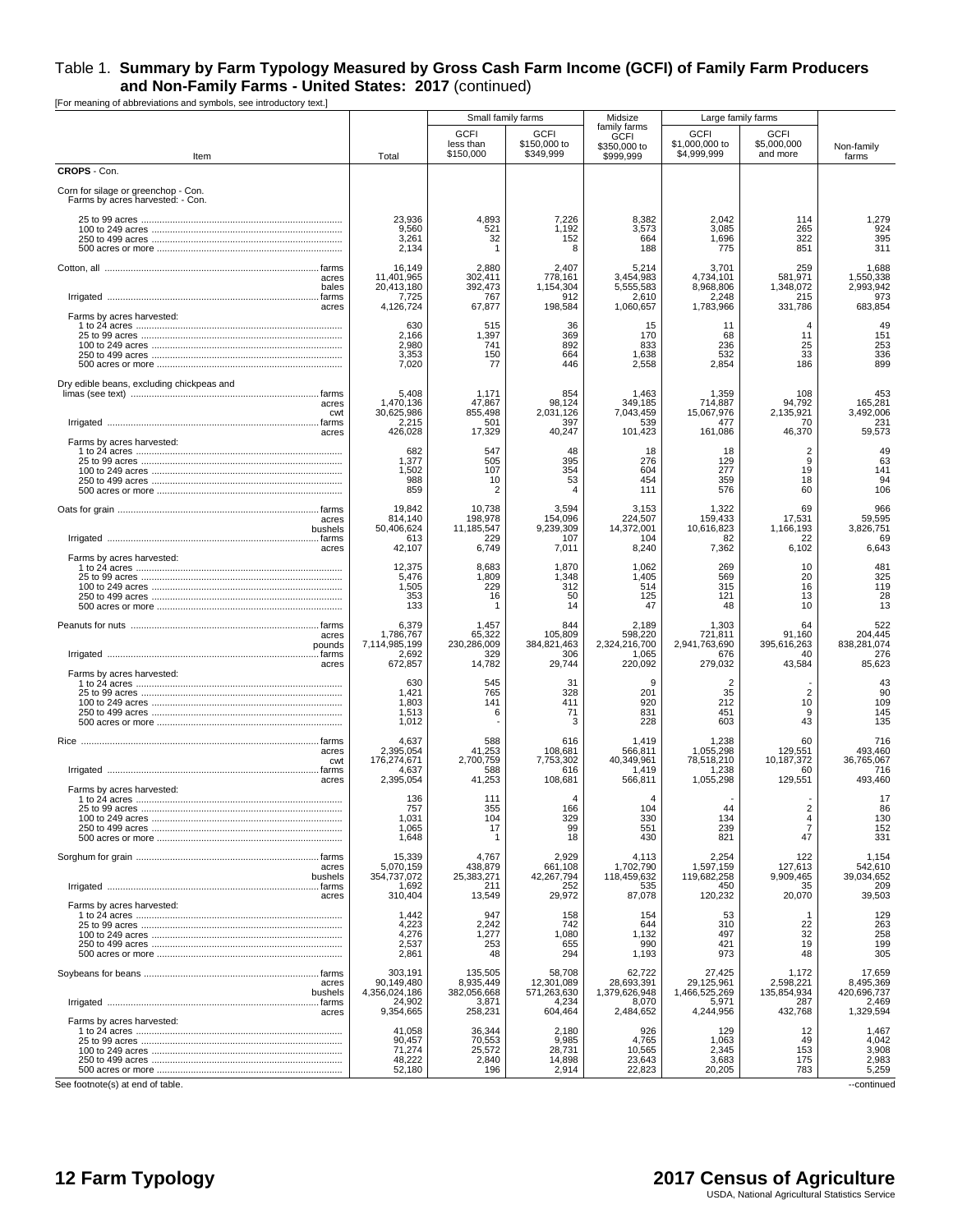[For meaning of abbreviations and symbols, see introductory text.]

|                                                                            |                                                                | Small family farms                                          |                                                           | Midsize                                                  | Large family farms                                     |                                             |                                                        |
|----------------------------------------------------------------------------|----------------------------------------------------------------|-------------------------------------------------------------|-----------------------------------------------------------|----------------------------------------------------------|--------------------------------------------------------|---------------------------------------------|--------------------------------------------------------|
| Item                                                                       | Total                                                          | <b>GCFI</b><br>less than<br>\$150,000                       | <b>GCFI</b><br>\$150,000 to<br>\$349.999                  | family farms<br><b>GCFI</b><br>\$350,000 to<br>\$999.999 | <b>GCFI</b><br>\$1,000,000 to<br>\$4,999,999           | <b>GCFI</b><br>\$5,000,000<br>and more      | Non-family<br>farms                                    |
| CROPS - Con.                                                               |                                                                |                                                             |                                                           |                                                          |                                                        |                                             |                                                        |
| acres<br>tons                                                              | 3,496<br>1,150,682<br>35,488,911<br>1,311                      | 325<br>13,341<br>375,060<br>137                             | 481<br>44,570<br>1,306,611<br>193                         | 1,033<br>208,391<br>6,156,411<br>386                     | 1,219<br>598,233<br>18,332,699<br>379                  | 111<br>143,947<br>4,795,042<br>71           | 327<br>142,200<br>4,523,088<br>145                     |
| acres<br>acres                                                             | 381,235<br>627<br>843,454                                      | 5,192<br>127<br>5,216                                       | 17,854<br>36<br>10,280                                    | 77,465<br>149<br>111,843                                 | 150,983<br>160<br>223,788                              | 76,923<br>22<br>228,228                     | 52,818<br>133<br>264,099                               |
| tons<br>acres                                                              | 30,949,944<br>204<br>427,393                                   | 163,949<br>45<br>821                                        | 326,829<br>13<br>1,824                                    | 3,507,135<br>29<br>7,835                                 | 7,704,023<br>41,459                                    | 9,435,712<br>22<br>228,211                  | 9,812,296<br>40<br>147,243                             |
| acres<br>pounds                                                            | 3,389<br>1,324,030<br>2,086,855,236<br>436                     | 644<br>40,616<br>50,520,514<br>82                           | 546<br>111,116<br>157,789,115<br>47                       | 1,108<br>391,091<br>580,726,839<br>107                   | 821<br>630,221<br>1,069,795,677<br>128                 | 39<br>53,953<br>79,364,092<br>20            | 231<br>97,033<br>148,658,999<br>52                     |
| acres                                                                      | 88,485                                                         | 2,404                                                       | 5,050                                                     | 16,156                                                   | 35,992                                                 | 15,093                                      | 13,790                                                 |
| Farms by acres harvested:                                                  | 477<br>493<br>912<br>687<br>820                                | 332<br>157<br>124<br>28<br>3                                | 43<br>102<br>243<br>124<br>34                             | 44<br>126<br>343<br>326<br>269                           | 17<br>64<br>145<br>166<br>429                          | $\overline{4}$<br>7<br>$\overline{4}$<br>24 | 41<br>40<br>50<br>39<br>61                             |
| acres<br>pounds<br>acres                                                   | 6,237<br>331.552<br>715,446,022<br>826<br>43,642               | 2,470<br>20.689<br>40,771,918<br>172<br>1,563               | 1,531<br>35.725<br>77,069,699<br>216<br>6,758             | 1,197<br>92.362<br>190,333,842<br>214<br>11,600          | 686<br>125,663<br>276,666,445<br>141<br>16,782         | 44<br>23,265<br>53,481,412<br>10<br>951     | 309<br>33.849<br>77,122,706<br>73<br>5,987             |
| Farms by acres harvested:                                                  | 16<br>275<br>275<br>571<br>1,127<br>1,347<br>2,626             | 14<br>255<br>226<br>436<br>768<br>630<br>141                | 9<br>25<br>108<br>280<br>533<br>576                       | 1<br>14<br>12<br>46<br>126<br>998                        | 1<br>5<br>8<br>19<br>653                               | 44                                          | -1<br>11<br>9<br>10<br>25<br>39<br>214                 |
| acres<br>bushels                                                           | 104,792<br>38,811,620<br>1,788,456,593<br>9.401                | 37,399<br>4,039,036<br>144,859,057<br>1,773                 | 20,238<br>5,918,141<br>238,146,232<br>1,486               | 25,361<br>13,336,106<br>581,505,176<br>2,527             | 13,402<br>10,642,025<br>548,393,633<br>2,169           | 925<br>1,106,034<br>79,255,483<br>374       | 7,467<br>3,770,278<br>196,297,012<br>1,072             |
| acres<br>Farms by acres harvested:                                         | 2,389,185<br>16,672<br>30,264<br>21,844<br>13,822<br>22,190    | 104,024<br>11,575<br>14,484<br>7,011<br>2,947<br>1,382      | 185,267<br>2,381<br>6,213<br>4,590<br>3,100<br>3,954      | 507,234<br>1,585<br>5,506<br>5,686<br>4,105<br>8,479     | 800,355<br>343<br>2,016<br>2,733<br>2,428<br>5,882     | 383,166<br>16<br>97<br>203<br>161<br>448    | 409,139<br>772<br>1,948<br>1,621<br>1,081<br>2,045     |
| Forage-land used for all hay and haylage,<br>acres<br>tons, dry equivalent | 799,627<br>56,858,622<br>140,229,237<br>84,482                 | 643,138<br>27, 173, 423<br>51,553,289<br>58,238             | 61,354<br>8,555,346<br>20,871,289<br>8,055                | 48,476<br>9,538,315<br>26, 171, 776<br>7,592             | 18,548<br>5,818,167<br>20,470,663<br>4,622             | 2,163<br>1,696,855<br>8,673,830<br>1,225    | 25,948<br>4,076,516<br>12,488,390<br>4,750             |
| acres<br>Farms by acres harvested:                                         | 10,229,338<br>365,750<br>291,978<br>98,485<br>28,030<br>15,384 | 2,217,504<br>338,045<br>237,180<br>57,029<br>9,111<br>1,773 | 1,554,329<br>11,341<br>23,944<br>16,168<br>6,841<br>3,060 | 2,129,556<br>7,049<br>16,280<br>14,298<br>6,182<br>4,667 | 1,885,858<br>2,026<br>4,727<br>5,189<br>3,436<br>3,170 | 952,648<br>83<br>275<br>406<br>396<br>1,003 | 1,489,443<br>7,206<br>9,572<br>5,395<br>2,064<br>1,711 |
| acres<br>tons, dry                                                         | 258,816<br>17,869,949<br>54,412,956<br>53,339                  | 173,865<br>5,892,257<br>12,937,215<br>34,599                | 33,080<br>3,306,454<br>8,858,995<br>5,893                 | 28,992<br>3,951,697<br>12,584,907<br>5,736               | 11,145<br>2,491,417<br>10,252,506<br>3,164             | 1,175<br>689.891<br>3,844,825<br>726        | 10,559<br>1,538,233<br>5,934,508<br>3,221              |
| acres                                                                      | 6,167,488<br>528,969                                           | 1,260,929<br>445,483                                        | 956,409<br>33,571                                         | 1,323,744<br>24,776                                      | 1,216,690<br>8,564                                     | 515,083<br>763                              | 894,633<br>15,812                                      |
| acres<br>tons, dry<br>acres                                                | 32,596,508<br>63,979,824<br>33,432<br>3,150,943                | 19,032,087<br>34,582,828<br>23,331<br>816,275               | 4,434,497<br>9,273,616<br>3,261<br>535,966                | 4,475,521<br>9,192,672<br>2,915<br>691,359               | 2,304,645<br>5,407,462<br>1,621<br>483,751             | 384,178<br>1,313,260<br>357<br>161,486      | 1,965,580<br>4,209,986<br>1,947<br>462,106             |
|                                                                            | 2,604                                                          | 906                                                         | 376                                                       | 593                                                      | 413                                                    | 78                                          |                                                        |
| acres<br>acres                                                             | 741,272<br>976<br>260,325                                      | 42,758<br>221<br>6,890                                      | 61,734<br>106<br>12,155                                   | 182,096<br>232<br>44,132                                 | 263,763<br>229<br>93,332                               | 95,607<br>67<br>64,368                      | 238<br>95,314<br>121<br>39,448                         |
| acres<br>acres                                                             | 74,276<br>3,965,622<br>36,597<br>2,949,965                     | 57,398<br>201,925<br>26,537<br>70,806                       | 4,397<br>134.302<br>2,164<br>54,498                       | 4,187<br>381,532<br>2,174<br>186,781                     | 3,492<br>1,025,478<br>2,286<br>688,676                 | 826<br>1,336,145<br>727<br>1,191,722        | 3,976<br>886,240<br>2,709<br>757,482                   |
| Farms by acres harvested:                                                  | 51,822<br>11,206<br>5,152<br>2,918<br>3,178                    | 48,068<br>8,037<br>1,180<br>110<br>3                        | 1,219<br>1,547<br>1,330<br>268<br>33                      | 475<br>714<br>1,562<br>1,172<br>264                      | 111<br>240<br>594<br>1,009<br>1,538                    | 13<br>17<br>28<br>46<br>722                 | 1,936<br>651<br>458<br>313<br>618                      |
| acres                                                                      | 18,055<br>219,373                                              | 14,726<br>12,035                                            | 1,018<br>11,877                                           | 798<br>36,602                                            | 469<br>71,166                                          | 104<br>53,143                               | 940<br>34,551                                          |